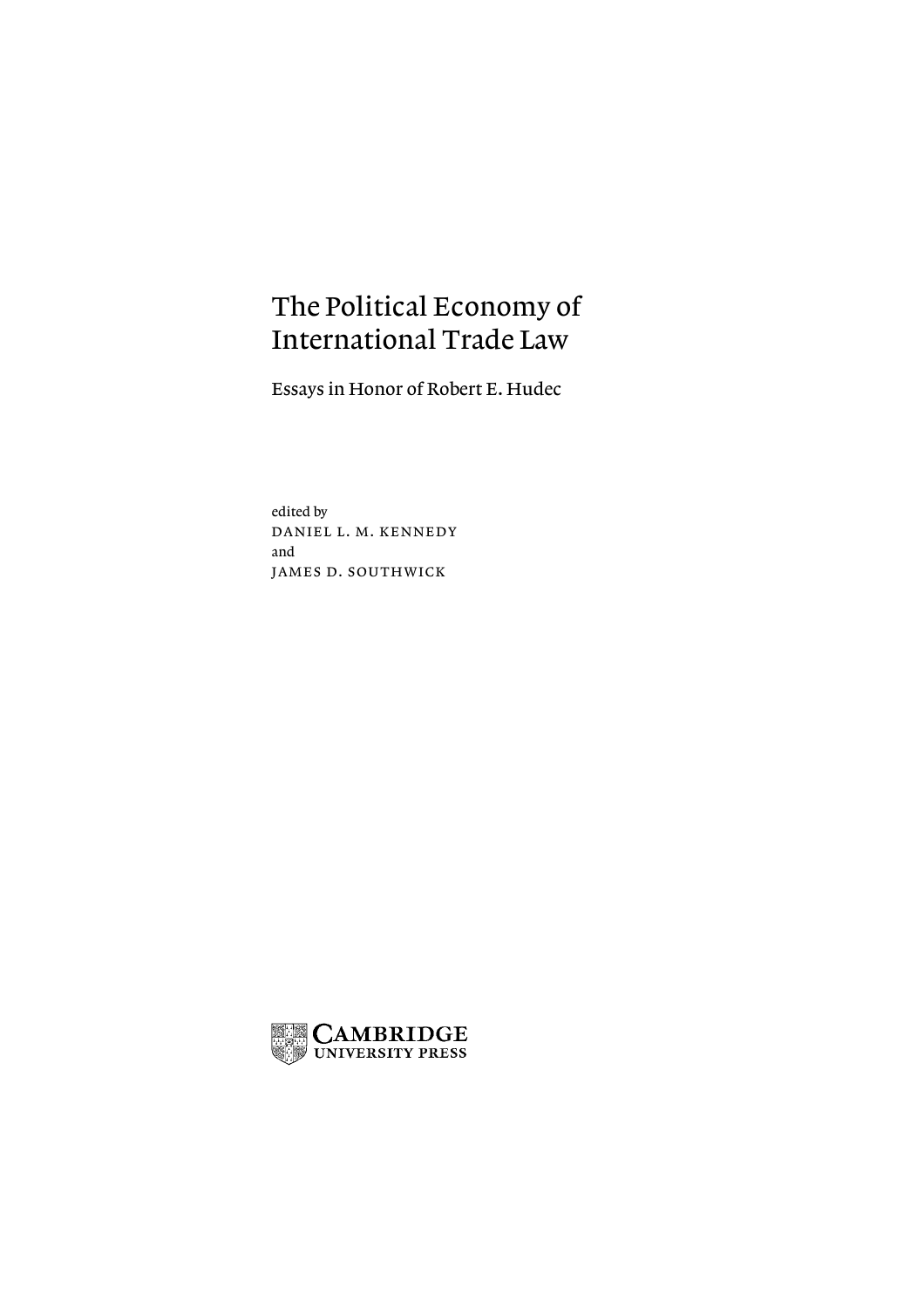published by the press syndicate of the university of cambridge The Pitt Building, Trumpington Street, Cambridge, United Kingdom

CAMBRIDGE UNIVERSITY PRESS The Edinburgh Building, Cambridge CB2 2RU, UK 40 West 20th Street, New York, NY 10011-4211, USA 477 Williamstown Road, Port Melbourne, VIC 3207, Australia Ruiz de Alarcón 13, 28014 Madrid, Spain Dock House, The Waterfront, Cape Town 8001, South Africa

http://www.cambridge.org

<sup>C</sup> Cambridge University Press 2002

This book is in copyright. Subject to statutory exception and to the provisions of relevant collective licensing agreements, no reproduction of any part may take place without the written permission of Cambridge University Press.

First published 2002

Printed in the United Kingdom at the University Press, Cambridge

*Typeface* Lexicon 1 A 9/12.5 pt. *System* L<sup>A</sup>T<sub>E</sub>X2<sub>ε</sub> [TB]

*A catalogue record for this book is available f rom the British Library*

ISBN 0 521 81319 0 hardback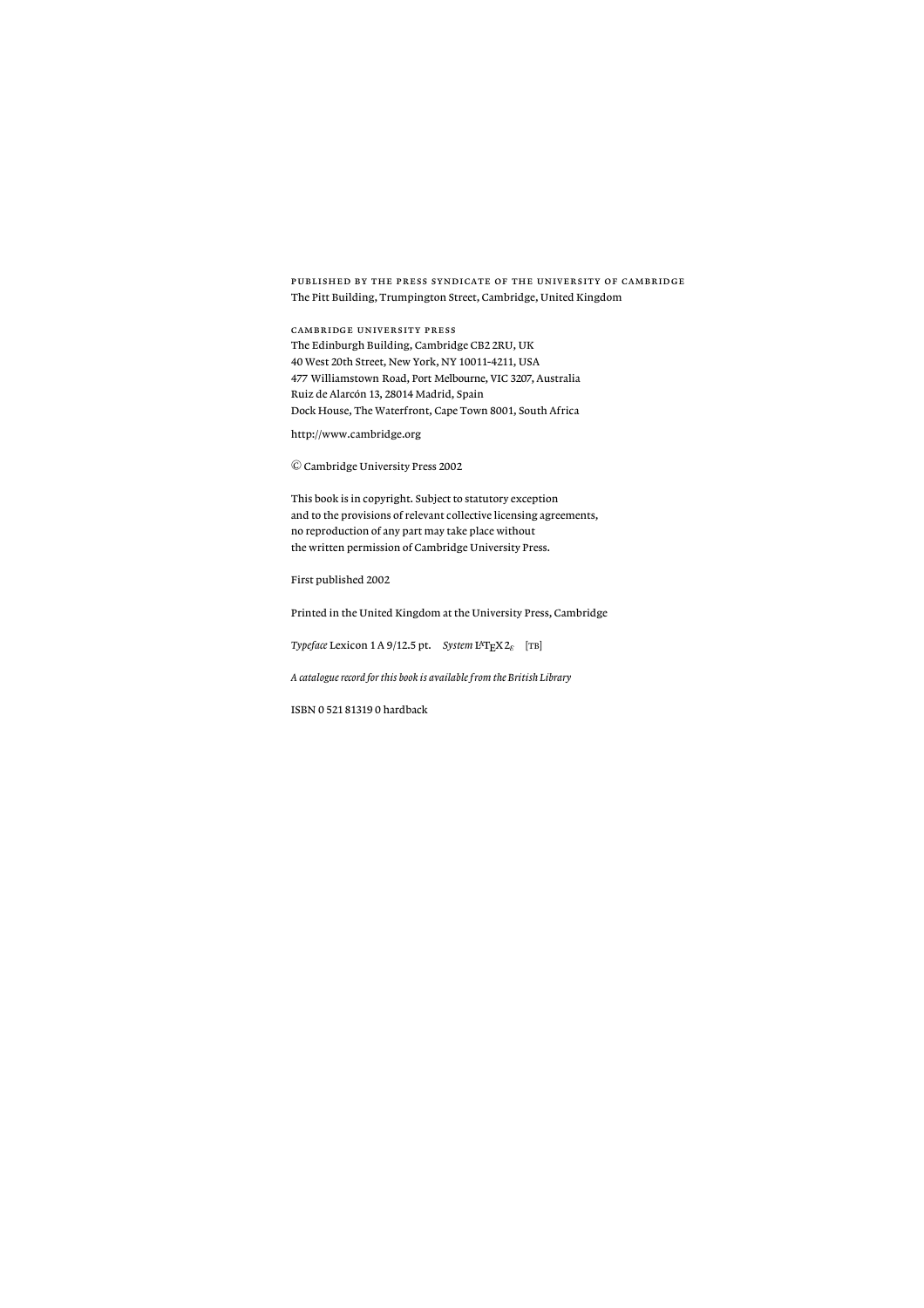# **Contents**

*List of contributors ix Preface xi Foreword by* e. thomas sullivan *xiii*

Introduction: An overview of the volume 1

## *Part I* The constitutional developments of international trade law

- 1 Sovereignty, subsidiarity, and separation of powers: The high-wire balancing act of globalization 13 john h. jackson
- 2 Constitutionalism and WTO law: From a state-centered approach towards a human rights approach in international economic law 32 ernst-ulrich petersmann
- 3 WTO decision-making: Is it reformable? 68 friedl weiss
- 4 Some institutional issues presently before the WTO 81 pieter jan kuijper
- 5 Domestic regulation and international trade: Where's the race? Lessons from telecommunications and export controls 111 ronald a. cass and john r. haring

# *Part II* The scope of international trade law: Adding new subjects and restructuring old ones

6 What subjects are suitable for WTO agreement? 157 brian hindley

Comment: We have met the enemy and he is us 171 joel p. trachtman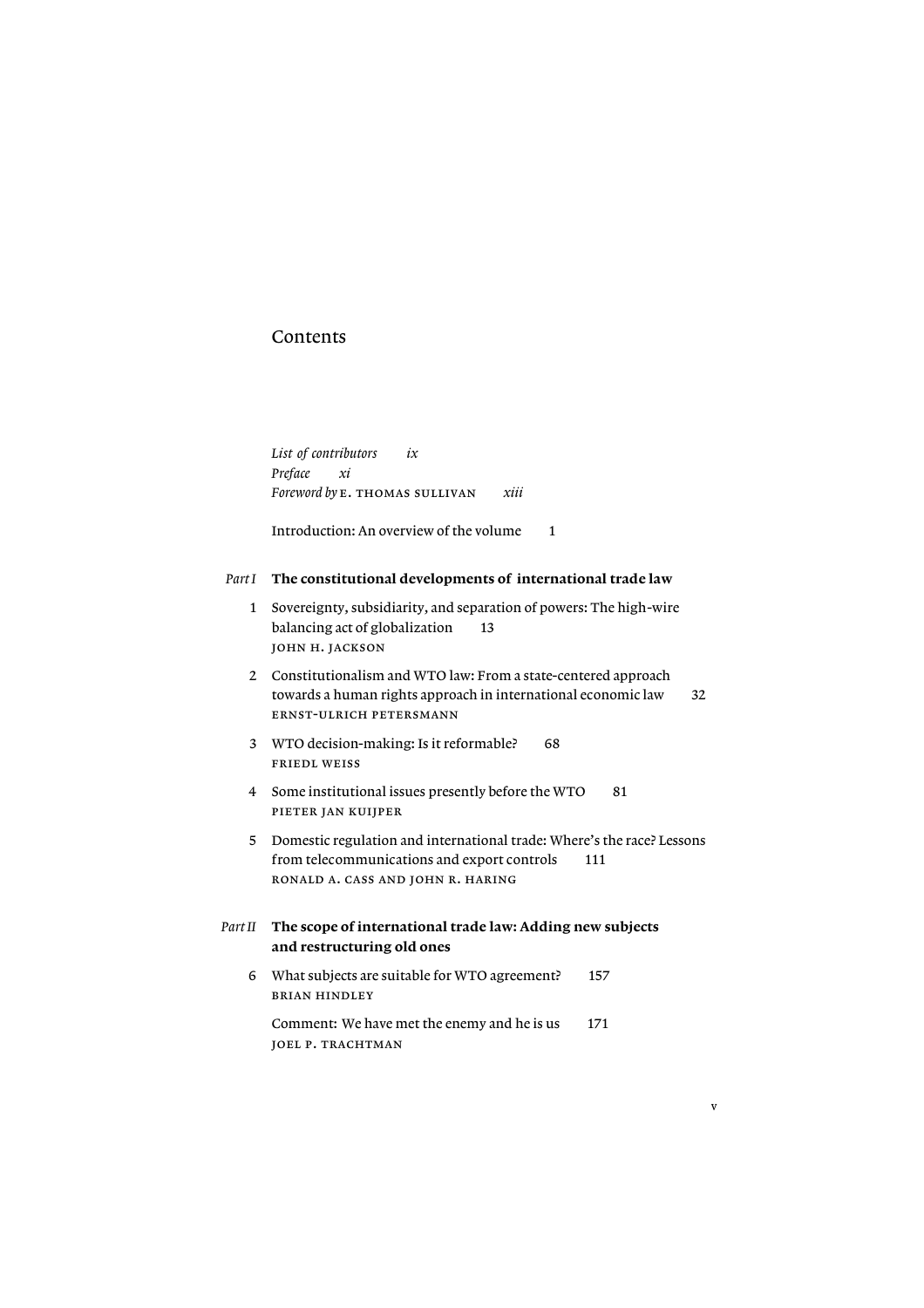- vi Contents
	- 7 International action on bribery and corruption: Why the dog didn't bark in the WTO 177 kenneth w. abbott and duncan snidal

Comment: It's elementary, my dear Abbott 205 fred l. morrison

8 Alternative national merger standards and the prospects for international cooperation 208 daniel j. gifford and robert t. kudrle

Comment: Harmonizing global merger standards 248 e. thomas sullivan

9 Agriculture on the way to firm international trading rules 254 stefan tangermann

## *Part III* Legal relations between developed and developing countries

10 The Uruguay Round North--South Grand Bargain: Implications for future negotiations 285 sylvia ostry

Comment: The Uruguay Round North-South bargain: Will the WTO get over it? 301 j. michael finger

11 The TRIPS-legality of measures taken to address public health crises: Responding to USTR-State-industry positions that undermine the WTO 311 frederick m. abbott

Comment: The TRIPS Agreement 343 t. n. srinivasan

12 ''If only we were elephants": The political economy of the WTO's treatment of trade and environment matters 349 gregory c. shaffer

Comment: The dynamics of protest 394 sara dillon

13 The Seattle impasse and its implications for the World Trade Organization 400 john s. odell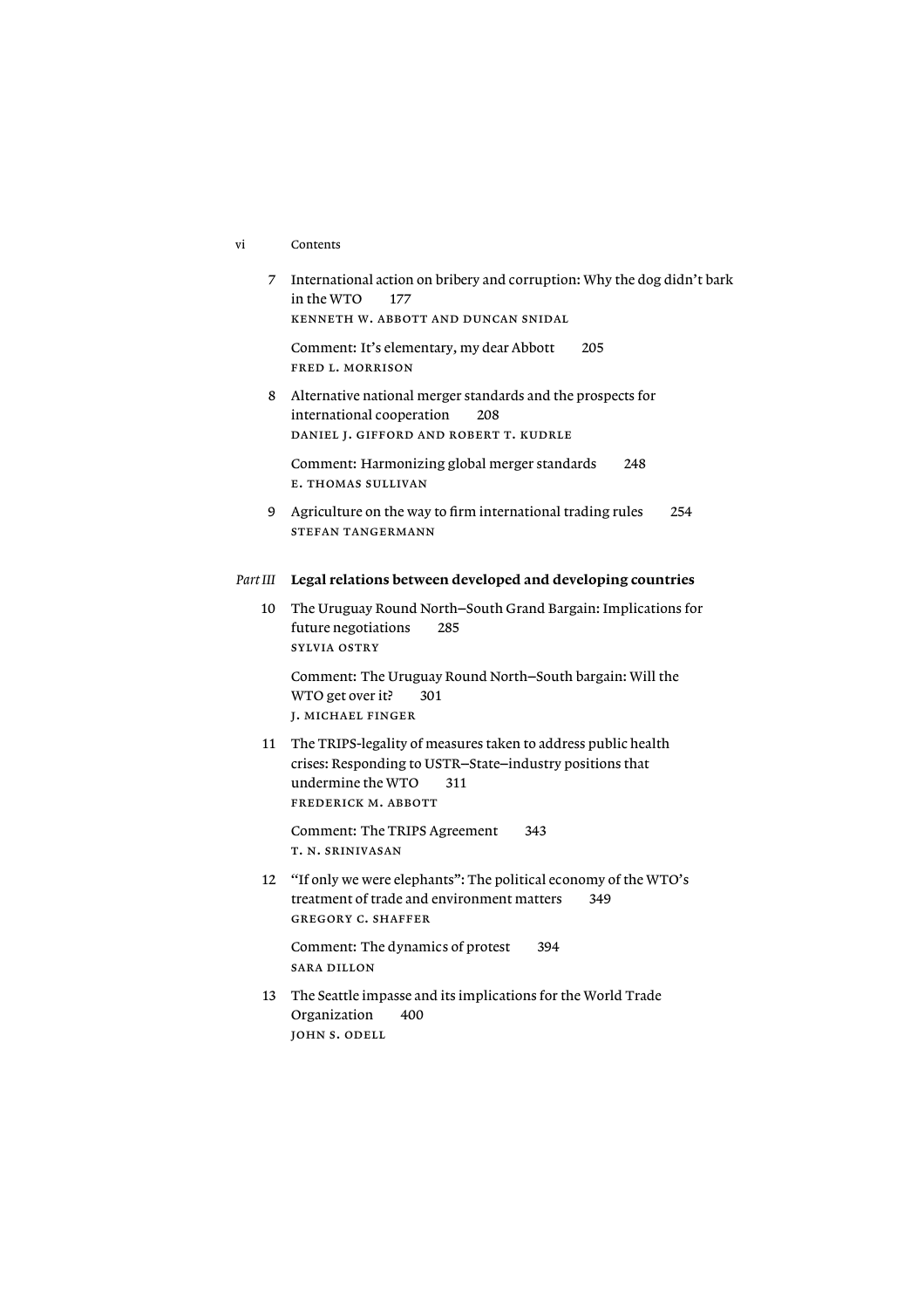#### **Contents** viii

Comment: Trade negotiations and high politics: Drawing the right lessons from Seattle 430 robert howse

14 Developing country interests in WTO agricultural policy 435 g. edward schuh

Comment: WTO and policy reform in developing countries 450 terry l. roe

## *Part IV* The operation of the WTO dispute settlement procedure

- 15 Testing international trade law: Empirical studies of GATT/WTO dispute settlement 457 marc l. busch and eric reinhardt
- 16 The Appellate Body and its contribution to WTO dispute settlement 482 debra p. steger
- 17 A permanent panel body for WTO dispute settlement: Desirable or practical? 496 william j. davey

Comment: Step by step to an international trade court 528 amelia porges

18 International trade policy and domestic food safety regulation: The case for substantial deference by the WTO Dispute Settlement Body under the SPS Agreement 537 michael trebilcock and julie soloway

Comment: The case against clarity 575 daniel a. farber

- 19 Judicial supremacy, judicial restraint, and the issue of consistency of preferential trade agreements with the WTO: The apple in the picture 583 petros c. mavroidis
- 20 Should the teeth be pulled? An analysis of WTO sanctions 602 steve charnovitz
- 21 Problems with the compliance structure of the WTO dispute resolution process 636 gary n. horlick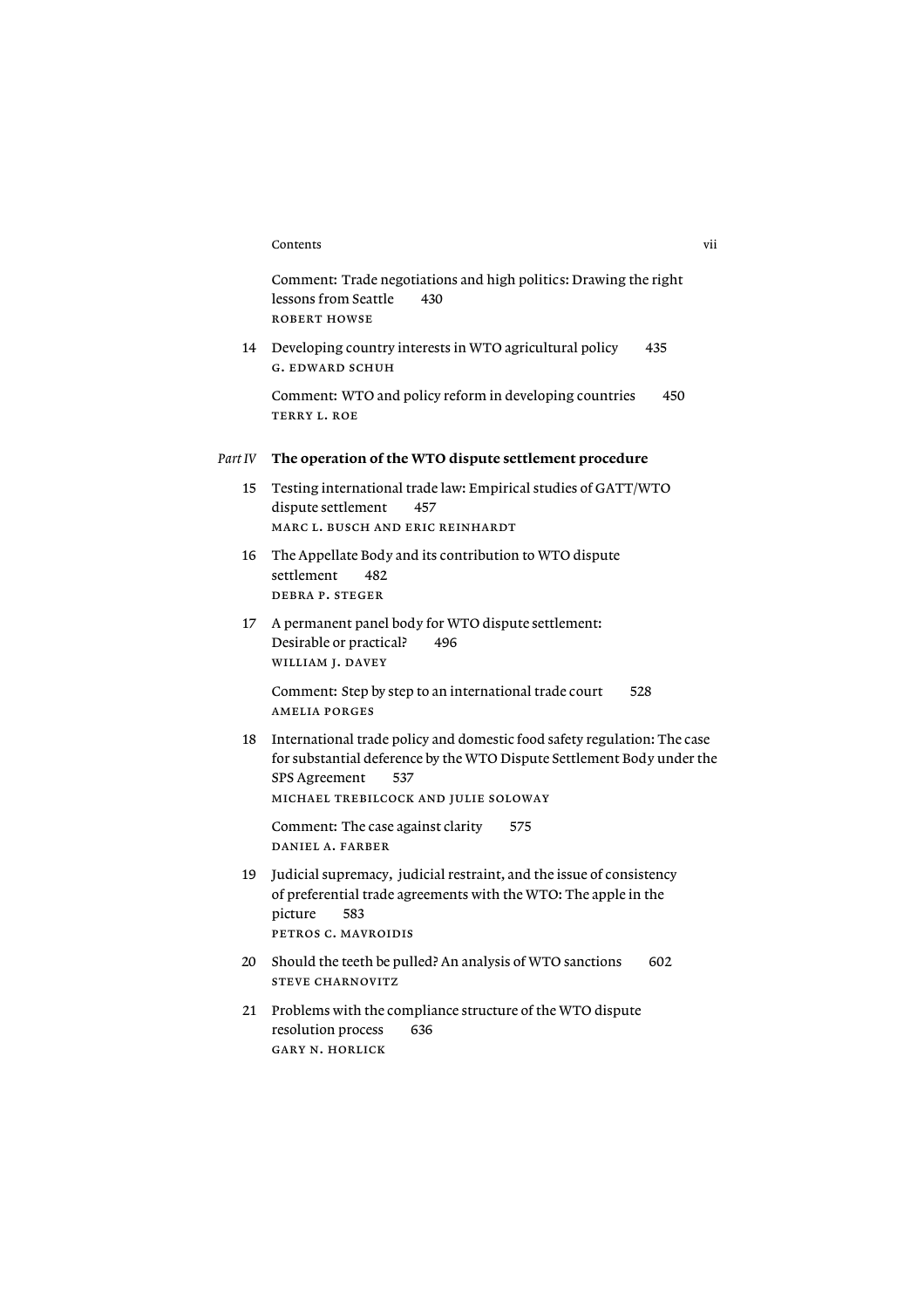# viii Contents

22 ''Inducing compliance'' in WTO dispute settlement 646 david palmeter and stanimir a. alexandrov

*Bibliography of works by ROBERT E. HUDEC 667 Index 673*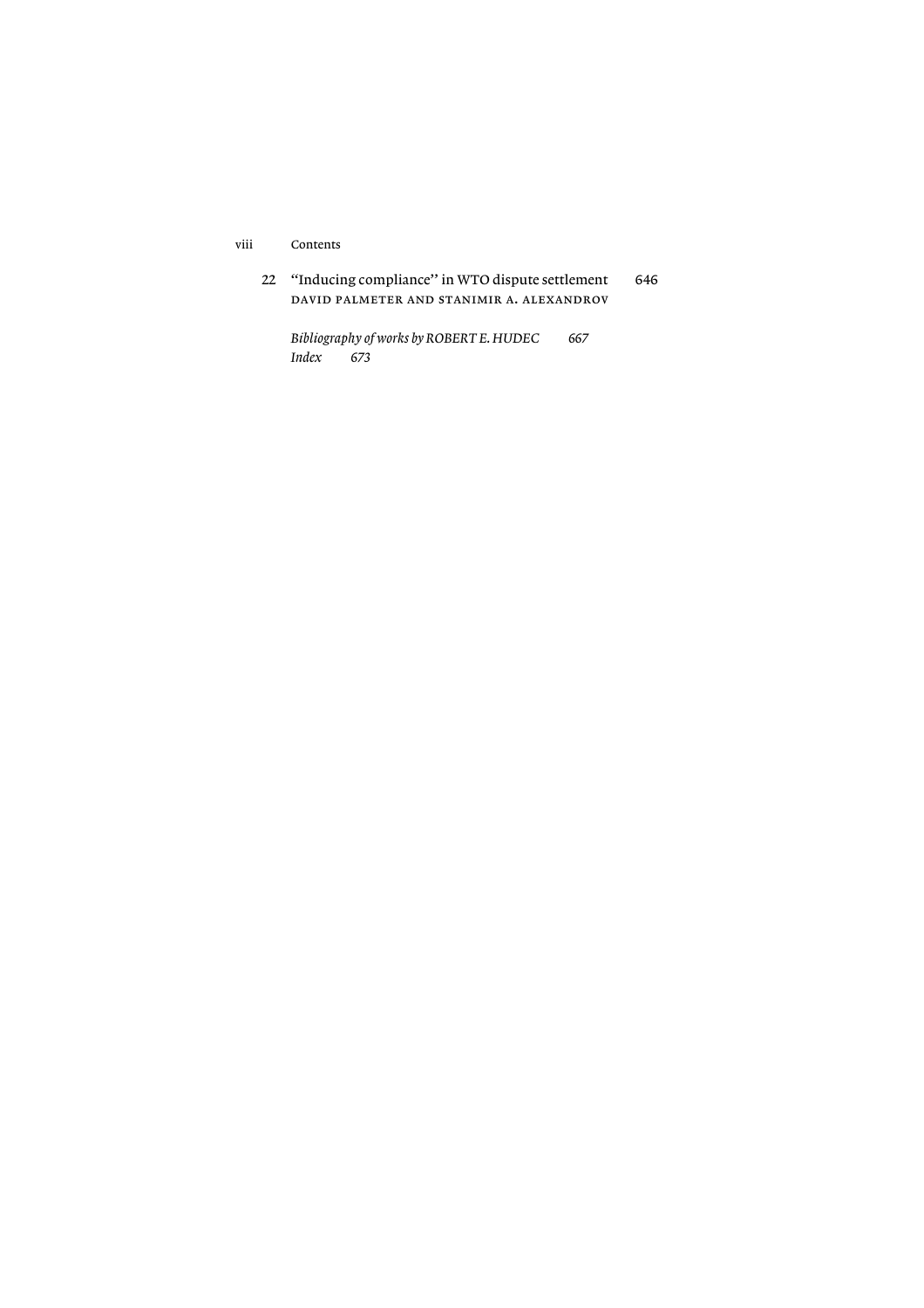# 1 Sovereignty, subsidiarity, and separation of powers: The high-wire balancing act of globalization

john h. jackson

# I Introduction

I am delighted and honored to be able to participate in this volume, assembled to express appreciation of the lifetime achievements of Professor Robert Hudec. Bob and I have been friends and professional collaborators and protagonists for so many decades now that I do not want to explain it in too great detail. However, there is no question that his enormous output of research, writing, and thinking has made a substantial contribution to world order and to the burgeoning new subject of international economic law. I hope my tentative writing in this manuscript will do honor to Professor Hudec's accomplishments.

The overall theme of this volume is ''Transcending the Ostensible," and clearly the core subject of the book relates to the international economic system, particularly the trading system and related subjects. From the point of view of international economic law, therefore, the terrain is extraordinarily broad. What I plan to do here is to focus on a subject that is even broader, that has enormous implications for international economic law, but also other parts of international law, and, in doing so, I will try to relate that subject to the current problems of the World Trade Organization (WTO).

Although it may not be completely obvious, my topic of ''Sovereignty, subsidiarity, and separation of powers: the high wire balancing act of globalization" is in many ways at the center of a great deal of the current trade system diplomacy and jurisprudence development. You can see manifestations of the mental struggle on this subject in the remarkably articulate and carefully written Appellate Body opinions of the new WTO Dispute Settlement System.

Perhaps another way to put this is to quote from my own book, *The World Trading System,*<sup>1</sup> in the last paragraph of the second edition. There I note two remarkable quotations: one is Tip O'Neill's statement that "all politics is local,"<sup>2</sup> the other is by Peter Drucker in a *Foreign Affairs* article which states ''all economics is

13

<sup>1</sup> John H. Jackson, The World Trading System: Law and Policy of International Economic Relations (MIT Press, 2d ed. 1997).

<sup>2</sup> *See* Thomas P. O'Neill & Gery Hymel, All Politics is Local (New York Times Books, 1994). ''Tip" O'Neill was the Speaker of the US House of Representatives.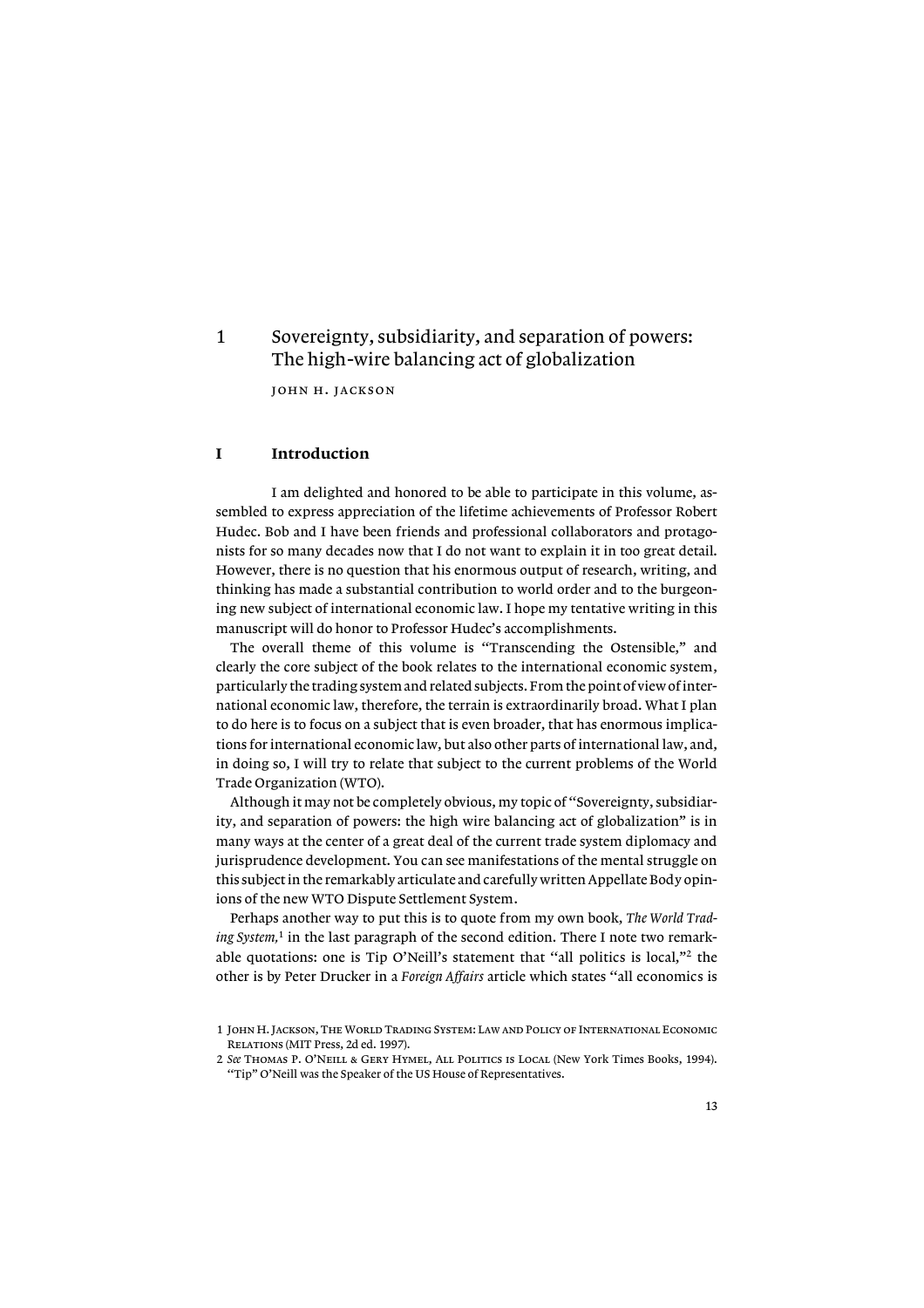international."<sup>3</sup> Here we can see an enormous tension that is at least partly due to the essential structures of democratic governments in the world.

Let me note several areas of public policy debate (selected from a list of dozens) and ask you what they seem to have in common:

- (1) Question of teaching evolution in local public schools.
- (2) Treaty application in domestic laws, such as in the US the concept of ''selfexecuting."
- (3) A vote by a Kentucky county on whether to remain ''dry," or become "wet," which means whether to allow the sale of alcoholic beverages in restaurants, etc.
- (4) A look at the domestic court systems in Mexico and China.
- (5) Food safety regulations on cheeses in Italy.
- (6) Regulation by states of voting in presidential elections.
- (7) Corruption in national governments, local governments, and international organizations.
- (8) Asian financial crisis.

Although it may not be apparent, the phenomenon of globalization relates to each of those subjects, and in this brief essay, I think you will be able to see those connections.

Some say that globalization is not really a new phenomenon, arguing that in the late nineteenth century and early twentieth century, in certain ways, the world was just as ''globalized" in the sense of free movement of labor, investment, and goods, as is the case today. However, I think there are some very profound circumstances today that differ from those of earlier centuries. In particular, technology has transformed both communication and transportation, which previously had been, to some extent, natural barriers to trade. In addition, in major industrialized economies, there is a strong shift to services as amajor proportion of the gross domestic product. Furthermore, computer technology and media changes are having a major effect on our societies. All this requires us to face concepts about international interdependence that are quite different than has previously been the case. Thus it is hard to ignore the fact that something profound is happening to affect the evolution of international law jurisprudence, including international economic law.

I have enjoyed the popular book by a *New York Times* correspondent, Thomas Friedman, published in 1999, entitled *The Lexus and the Olive Tree.* Particularly, I was struck by the introduction to his book, when Freidman recalls that he was asked about his approach to globalization. He answered, ''I feel about globalization a lot like I feel about the dawn. Generally speaking, I think it is a good thing that the sun

<sup>3</sup> See Peter F. Drucker, *Trade Lessons from the World Economy*, 73:1 FOREIGN AFFAIRS 99 (Jan./Feb. 1994).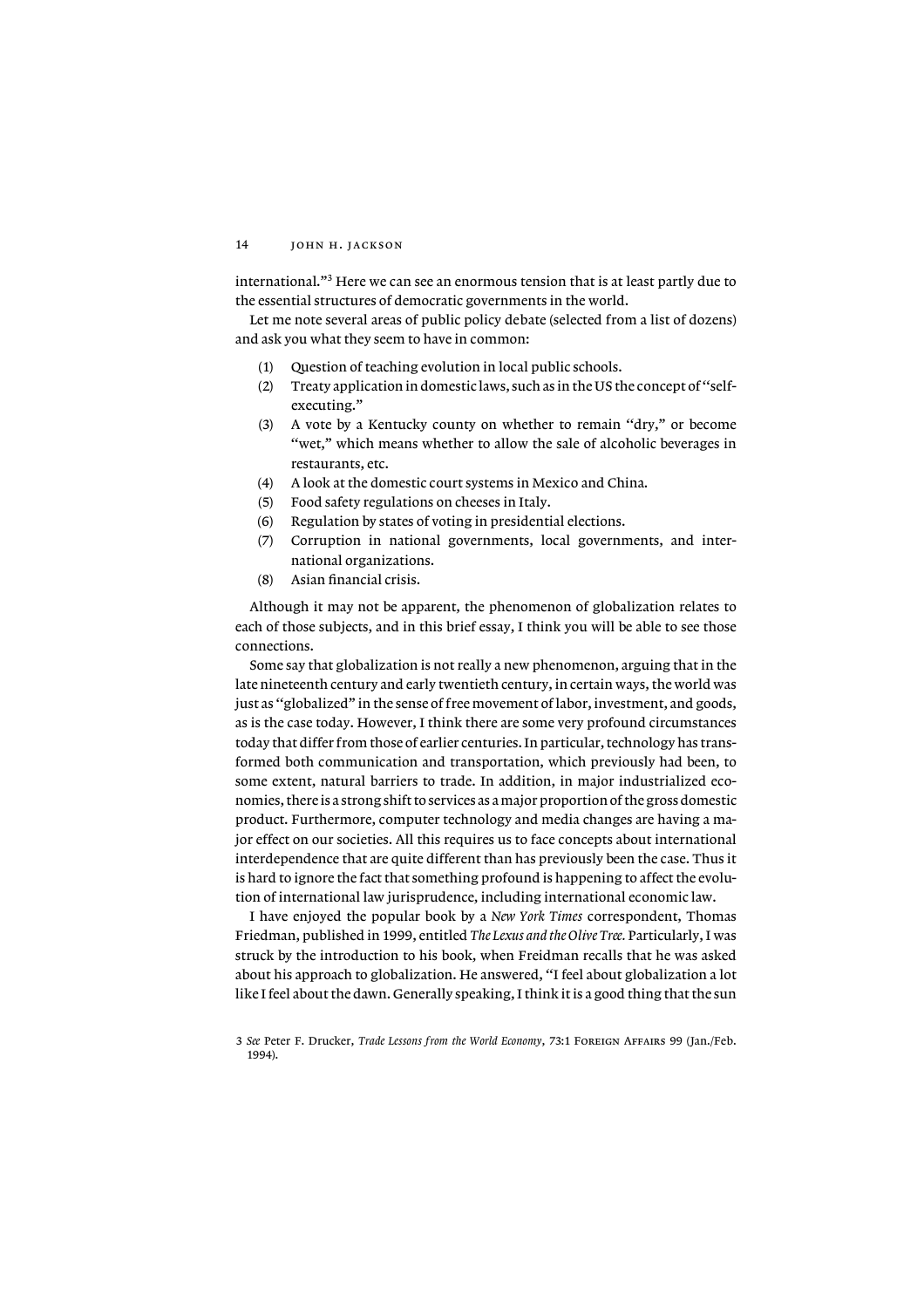comes up everyday. It does more good than harm. But even if I didn't much care for the dawn, there isn't much I could do about it."<sup>4</sup>

This article is part of a work in progress. It presents some of my preliminary ideas, but it also builds on several other works of mine, published and unpublished, during the course of the last decade.<sup>5</sup> This presentation takes up part of a rather vast outline, which is leading to a considerably longer work.

What I intend to do is to examine certain key concepts of sovereignty, and discuss their roles in the context of international law generally, international relations, other disciplines, and, of course, with a focus on the relationship to international economic law which often means the WTO.

National government leaders and politicians as well as special interest representatives too often invoke the term ''sovereignty" tomislead needed debate. Likewise, international elites often assume that''international is better," and this, we can also say, is not always the case.What is needed is a close analysis of the policy framework that can get us away from these preconceived ''mantras."<sup>6</sup> My objective is to try to shed some light on these policy debates, or in some cases, policy dilemmas, and to describe some of the policy framework that needs to be addressed.

The subject has been extensively addressed in different kinds of frameworks, or academic disciplines. For example, I have been educated by a number of books from political science and international relations disciplines, many of which have important insights and have helped me in my thinking.<sup>7</sup> However, in many of those works, I have found the focus was on how to describe the concept of ''sovereignty" and how it operated in the past and present in international relations. I intend to address a somewhat different question, namely, I want to consider the question of what, if any, are the *valid* issues raised in so-called ''sovereignty" debates, and how can we analyze those issues for *future* impact on policy.

4 Thomas L. Friedman, The Lexus and the Olive Tree at xviii (Farrar, Straus & Giroux, 1999).

5 John H. Jackson, The Jurisprudence of GATT and the WTO: Insights on Treaty Law and ECONOMIC RELATIONS 367-395, 328-366 (Cambridge University Press, 2000), reprinted from: John H. Jackson, *The Great 1994 Sovereignty Debate: United States Acceptance and Implementation of the Uruguay Round Results*, 36 Columbia J. Transnat'l L. 157--188 (1997) and John H. Jackson, *Status of Treaties in Domestic Legal Systems: A Policy Analysis*, 86 Am. J. Int'l L. 310--340 (1992).

<sup>6</sup> John H. Jackson, *The WTO* ''*Constitution*" *and Proposed Reforms: Seven* ''*Mantras Revisited*," 4 J. Int'l ECON. L. 67-78 (2001) (addressing "mantras" related to the WTO).

<sup>7</sup> *See, e.g*., Friedman, *supra* note 4; The Greening of Sovereignty in World Politics (MIT Press, Karen T. Liftin ed., 1998); Subsidiarity and Shared Responsibility: New Challenges for EU Environmental Policy (Nomos Verlagsgesellschaft, Ute Collier, Jonathan Golub, & Alexander Kreher eds., 1997); Michael Ross Fowler & Julie Marie Bunck, Law, Power, and the Sovereign State (Pennsylvania State University Press, 1995); Centre for Economic Policy Research (CEPR), *Making Sense of Subsidiarity, in* Annual Report: Monitoring European Integration 4 (1993); Stephen D. Krasner, Sovereignty: Organized Hypocrisy (Princeton University Press, 1999); State Sovereignty as a Social Construct (Cambridge University Press, Thomas J. Biersteker & Cynthia Weber eds., 1996).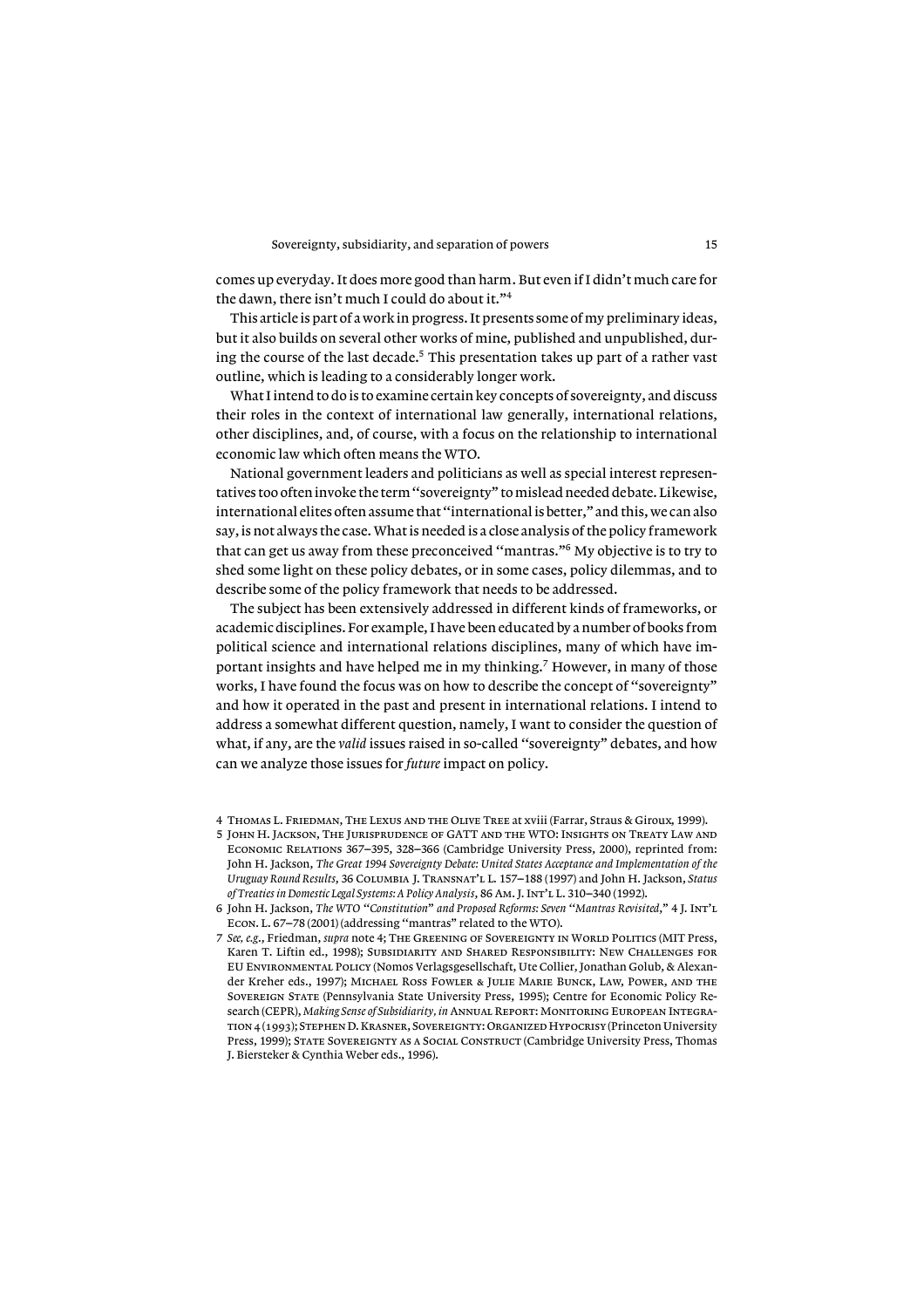I will do this in five further parts of this manuscript, namely parts II through VI:

In part II, I will take up the traditional sovereignty concepts and their role in international relations. I will try to explore what they really mean, and how they have been applied.

In part III, I want to outline some of what I call the ''real policy values" of sovereignty concepts. What is there that we should really be examining that is often disguised by the use of the term sovereignty?

In part IV, I will turn to the subject that is my answer to the question posed previously, namely, my exploration of the ''allocation of power" as being the critical question.

In part V, I briefly describe several examples of power allocation disputes.

In part VI, I turn to the WTO's role and its future in light of the question and subject I have posed, and suggest some perspectives and conclusions.

# II Traditional sovereignty concepts and their role in international relations

There has already been a considerable amount of literature concerning the issue of "sovereignty," and various concepts to which it might refer. $8$  Most of this literature is very critical of the idea of ''sovereignty" as it has generally been known. For example, one eminent scholar has described the concept as ''organized hypocrisy."<sup>9</sup> This same author writes that there are at least four different meanings of sovereignty (some of which overlap). He describes: ''*domestic sovereignty*, referring to the organization of public authority within a state and to the level of effective control exercised by those holding authority; *interdependent sovereignty*, referring to the ability of public authorities to control trans-border movement; *international legal sovereignty*, referring to the mutual recognition of states or other entities; and *Westphalian sovereignty*, referring to the exclusion of external actors from domestic authority configurations."<sup>10</sup>

Some other authors have described sovereignty as being ''of more value for purposes of oratory and persuasion than of science and law."<sup>11</sup> Still others have explored sovereignty as a ''social construct," saying ''numerous practices participate in the social construction of a territorial state as sovereign, including the stabilization of state boundaries, the recognition of territorial states as sovereign, and the conferring of rights onto sovereign states." The approach of these authors seems to be that there are no particularly inherent characteristics in the concept of sovereignty, but it depends very much on the custom and practices of nation-states and international systems.<sup>12</sup>

<sup>8</sup> Jackson, *supra* note 6. 9 Krasner, *supra* note 7, at 9. 10 *Id.*

<sup>11</sup> Fowler & Bunck, *supra* note 7, at 21.

<sup>12</sup> State Sovereignty as a Social Construct, *supra* note 7, at 278ff.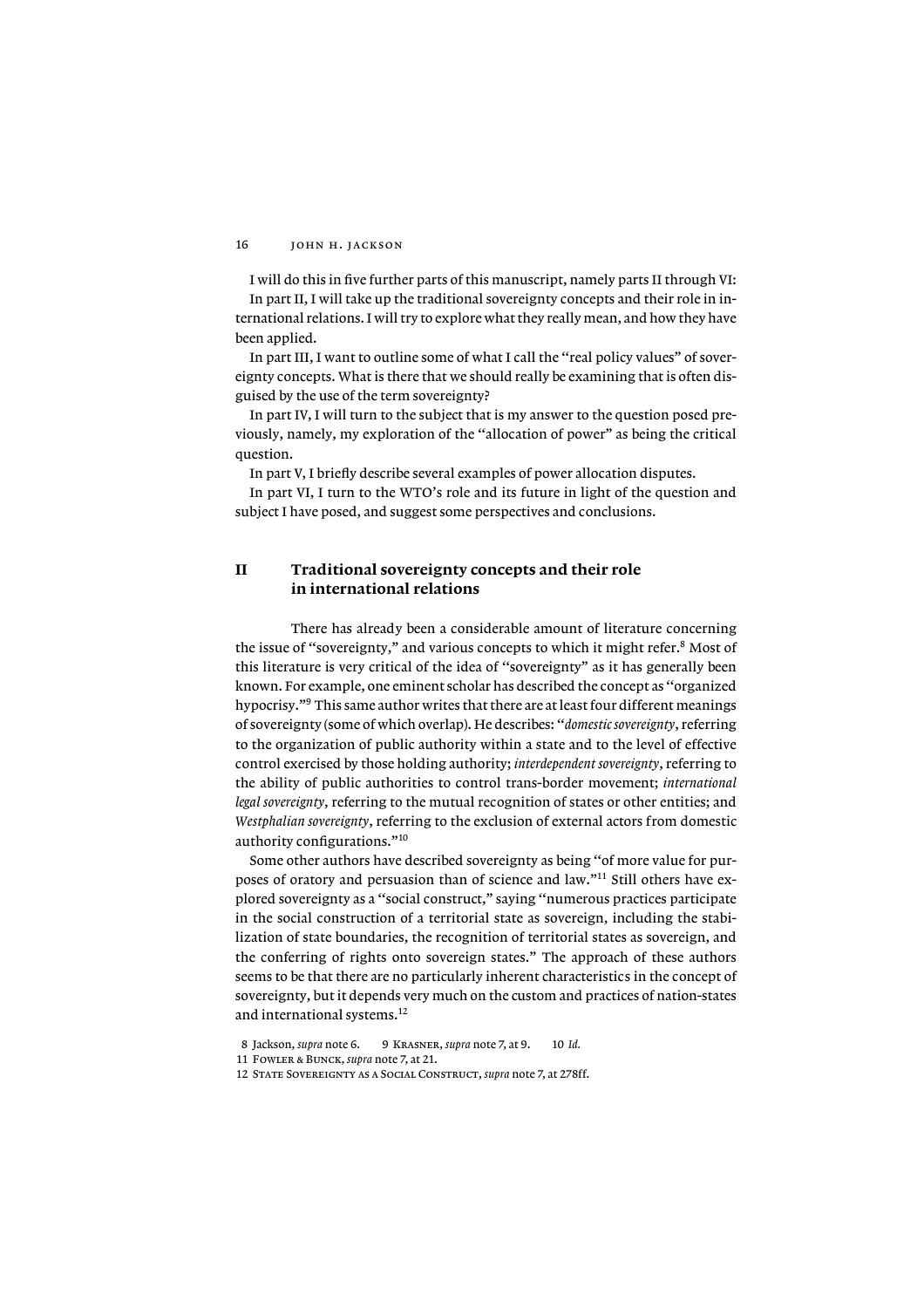Some of the discussion about the role of ''sovereignty" also focuses on the principle of ''subsidiarity," which is variously defined, but roughly means a principle that governmental function should be allocated among hierarchical governmental institutions, to those as near as possible to the most concerned constituents, usually down the hierarchical scale. In the minds of some, therefore, an allocation to a higher level of government would require a special justification as to why a higher level governmental institutional power was necessary to achieve the desired goals.

In addition, most authors cite a very large number of ''anomaly examples," mainly situations of governmental entities that simply do not fit into the normal concepts of sovereignty or non-sovereignty.<sup>13</sup> Sovereignty is sometimes divided up, sometimes temporary, sometimes nominal, to facilitate a diplomatic compromise, etc. We have recently seen some indications of this in the context of negotiations during the past few months, relating to the ''Middle East settlement" and the role of Jerusalem.

Thus, the concept of sovereignty seems quite often to be extremely, and perhaps purposefully, misleading, and a crutch to politicians and media to avoid the tough and very complex (as we see below) thinking that should be taken up about real policy issues that are involved.<sup>14</sup>

In the area of trade policy, many specific instances can be cited as use of constructs to avoid some of the implications of ''sovereignty concepts." Perhaps a striking example is the General Agreement on Tariffs and Trade (GATT) and now, WTO, criteria for membership, which do not focus on a ''sovereign entity," but instead on ''an independent customs territory."<sup>15</sup>

Sometimes the principle of non-interference on a nation-state level is closely linked to sovereignty, yet in the real world of today's ''globalization," there are innumerable instances of how actions by one nation (particularly an economically powerful nation) can constrain and influence the internal affairs of other nations. In addition, there are examples of powerful nations influencing the domestic elections of other nations and also linking certain policies or advantages, such as aid, to domestic policies relating to subjects such as human rights. Likewise, international organizations partake in some of these linkages, such as the so-called IMF "conditionality."

Professor Henkin himself has written perceptively, ''for legal purposes at least, we might do well to relegate the term sovereignty to the shelf of history as a relic from an earlier era."<sup>16</sup> It would indeed be nice to get rid of the ''s word" (as he says in another work),<sup>17</sup> but it does not seem very likely that we will be rid of this nuisance,

<sup>13</sup> Robert H. Jackson, Quasi-states: Sovereignty, International Relations, and the Third WORLD (Cambridge University Press, 1990).

<sup>14</sup> See works in note 7, *supra*. 15 GATT Article 35, WTO Article XIII.

<sup>16</sup> Louis Henkin, International Law: Politics and Values 9--10 (1995), quoted inJackson, The Jurisprudence of the GATT and the WTO, *supra* note 5, at 367.

<sup>17</sup> Jackson, The Jurisprudence of GATT and the WTO, *supra* note 5, at 368.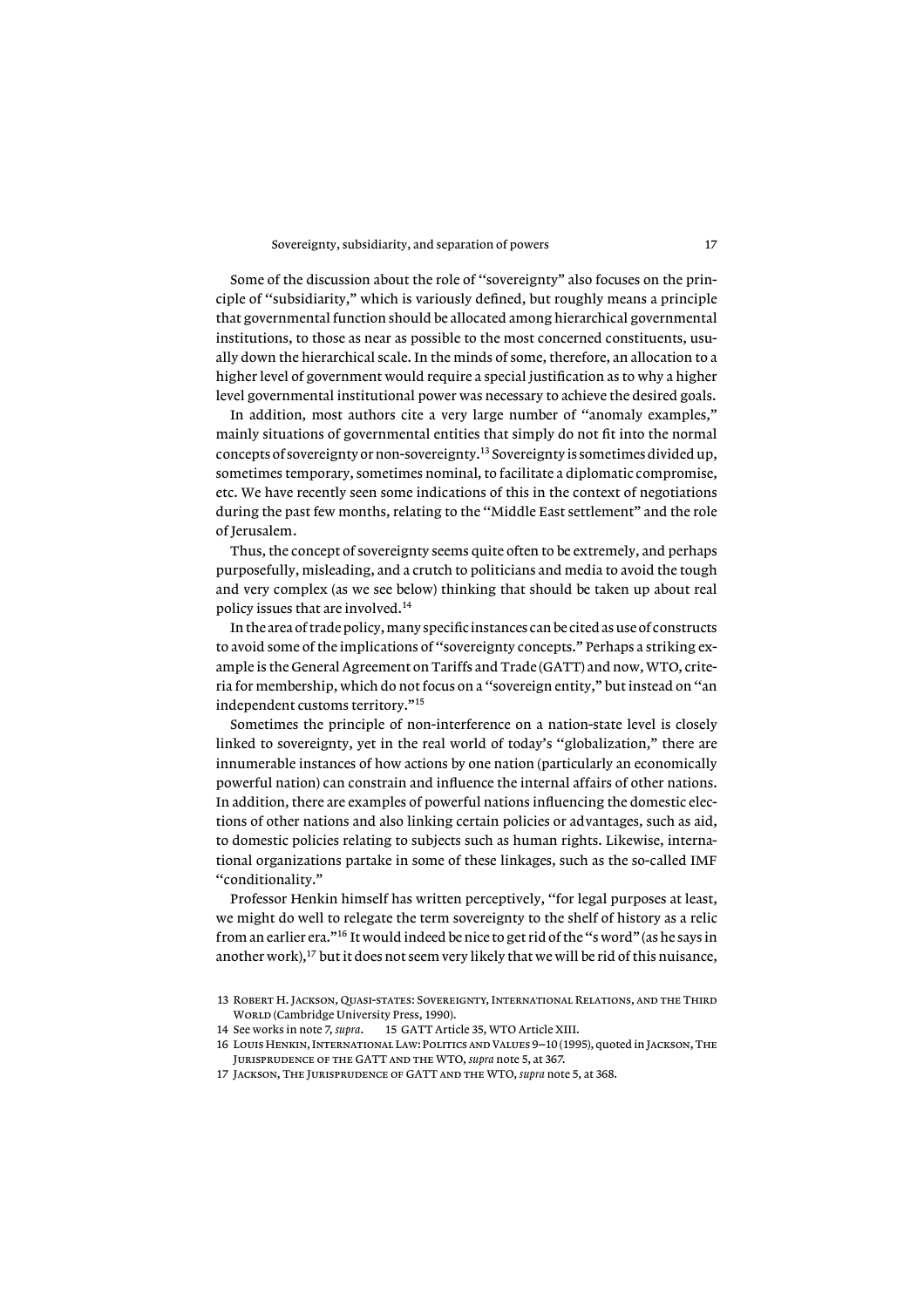#### 18 **JOHN H. JACKSON**

and even if we were, we would have to invent some other term to cover some of the concepts that the word ''sovereignty" refers to. Somehow, I have the view that to try to completely eliminate the word or the concepts associated with ''sovereignty" would miss some important principles. This leads me to the next part of this article.

# III The real policy values of sovereignty concepts

# A The valid policy role of sovereignty concepts

In 1994, when I testified before several Congressional committees concerning the Uruguay Round Agreement Implementation Act, I found myself pondering why some of the other witnesses were making such a big thing of sovereignty. In that pondering, I realized that there were some valid concepts and ideas, however ineptly or, at least, inexplicitly expressed, which should be considered in connection with such questions as whether a country should join the WTO. Among the more articulate statements on this subject was, for example, Ralph Nader's testimony in one hearing<sup>18</sup> which included the following:

> Few people have considered what adoption of the Uruguay Round agreement would mean to U.S. democracy, sovereignty and legislative prerogatives. As the world prepares to enter the twenty-first century, the proposed WTO system of international governance would lead nations in the wrong direction. The terms of the Uruguay Round would expand the nature of the world trade rules in an autocratic and backwards-looking manner, replacing the GATT contract existing since 1947 with a new international organization -- the World Trade GATT Organization. The system of international governance of the World Trade Organization would be chronically secretive, non-participatory and not subject to an independent appeals process. Yet decisions arising from such governance can pull down our higher living standards in key areas or impose trade fines and other sanctions until such degradation is accepted *...* A major result of this transformation to a World Trade Organization would be to undermine citizen control and chill the ability of domestic democratic bodies to make decisions on a vast array of domestic policies from food safety to federal and state procurement to communications and foreign investment policies.

This and other worthy worries have led me to take a somewhat different tack in the analysis of sovereignty. For example, I have written:

> In broad brush I see the ''antiquated" definition of ''sovereignty" that should be ''relegated" as something like the notion of a nation-state's supreme

<sup>18</sup> US Senate Committee on Foreign Relations, The World Trade Organization: Hearing before the Committee on Foreign Relations,  $104<sup>th</sup>$  Cong.,  $2<sup>d</sup>$  sess., June 14, 1994.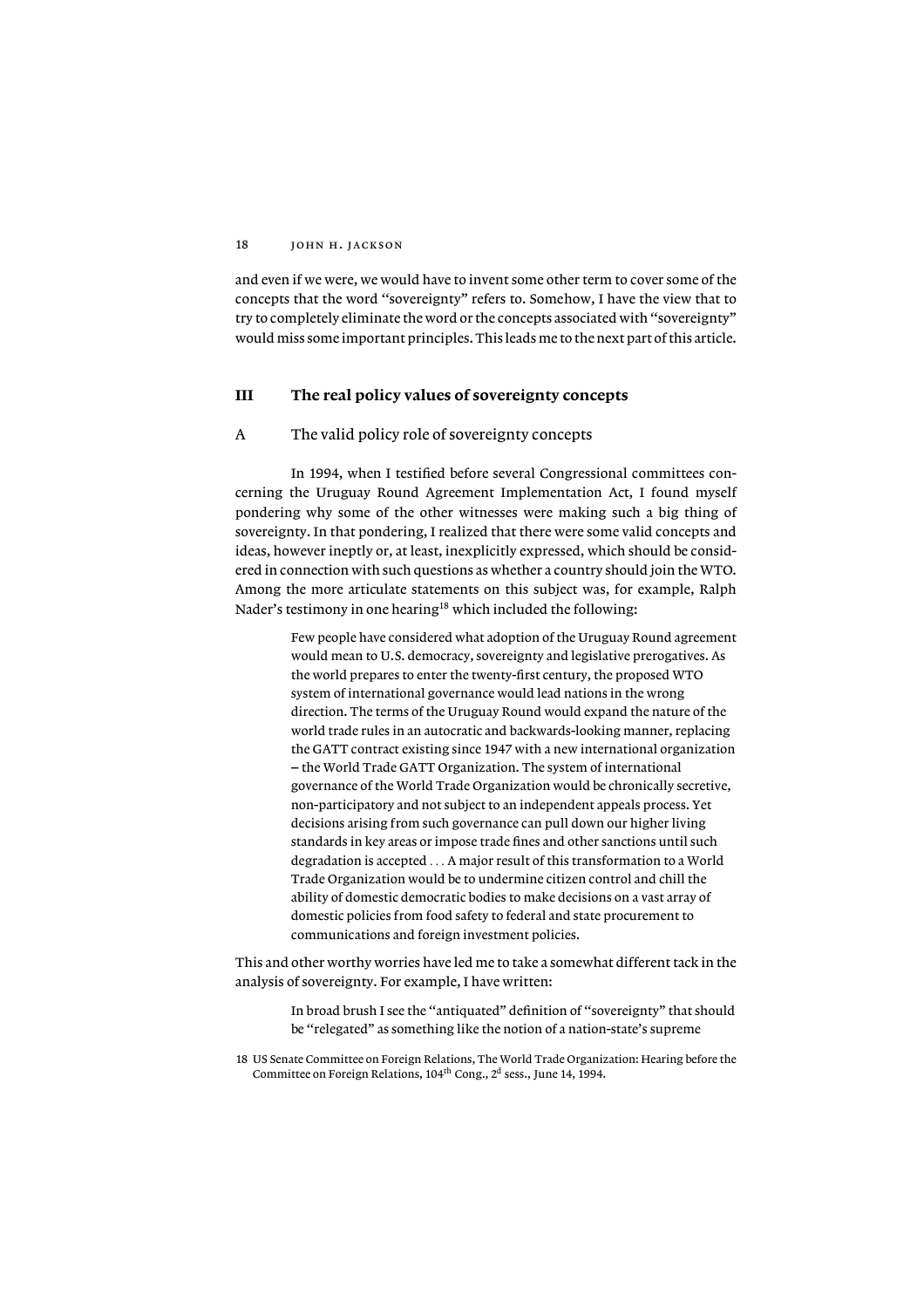absolute power and authority over its subjects and territory, unfettered by any higher law or rule (except perhaps ethical or religious standards) unless the nation-state consents in an individual and meaningful way. It could be characterized as the nation-state's power (embodied in the Prince?) to violate virgins, chop off heads, arbitrarily confiscate property, and all sorts of other excessive and inappropriate actions.

No sensible person would agree that such an antiquated version of sovereignty exists at all in today's world. A multitude of treaties and customary international law norms impose international legal constraints (at least) that circumscribe extreme forms of arbitrary actions on even a sovereign's own citizens.

But then what does ''sovereignty," as practically used today, signify? I will suggest a tentative hypothesis: most (but not all) of the time when ''sovereignty" is used in current policy debates, it really refers to questions about the allocation of power; that is normally government decision-making power *...* That is, when a party argues that the US should not accept a treaty because it takes away US sovereignty to do so, what the party most often really means is that he or she believes a certain set of decisions should, as a matter of good government policy, be made at the nation-state (US) level and not at an international level.<sup>19</sup>

Another way to put it is to ask whether a certain governmental decision should be made in Geneva, Washington DC, Sacramento, Berkeley, or even a smaller subnational or sub-federal unit of government.

Clearly, the answer to this question of where decisions about a certain matter should be made will differ for many different subjects. There may be one approach to fixing potholes in streets or requiring sidewalks. There may be another approach for educational standards and budgets, yet another for food safety standards, and of course, still another for rules that are necessary to have an integrated global market work efficiently in a way that creates more wealth for the whole world.

# B The values involved in power allocation policy analysis

There are clearly many values or policy objectives that could influence a consideration about the appropriate level or other (horizontal) distribution of power among a landscape of government and non-government institutions.

#### *1 Reasons for preferring government action at an international level*

A large number of reasons could be given for preferring an international-level power allocation. Some of these reasons relate to the need for what economists call

19 Jackson, The Jurisprudence of GATT and the WTO, *supra* note 5, at 369.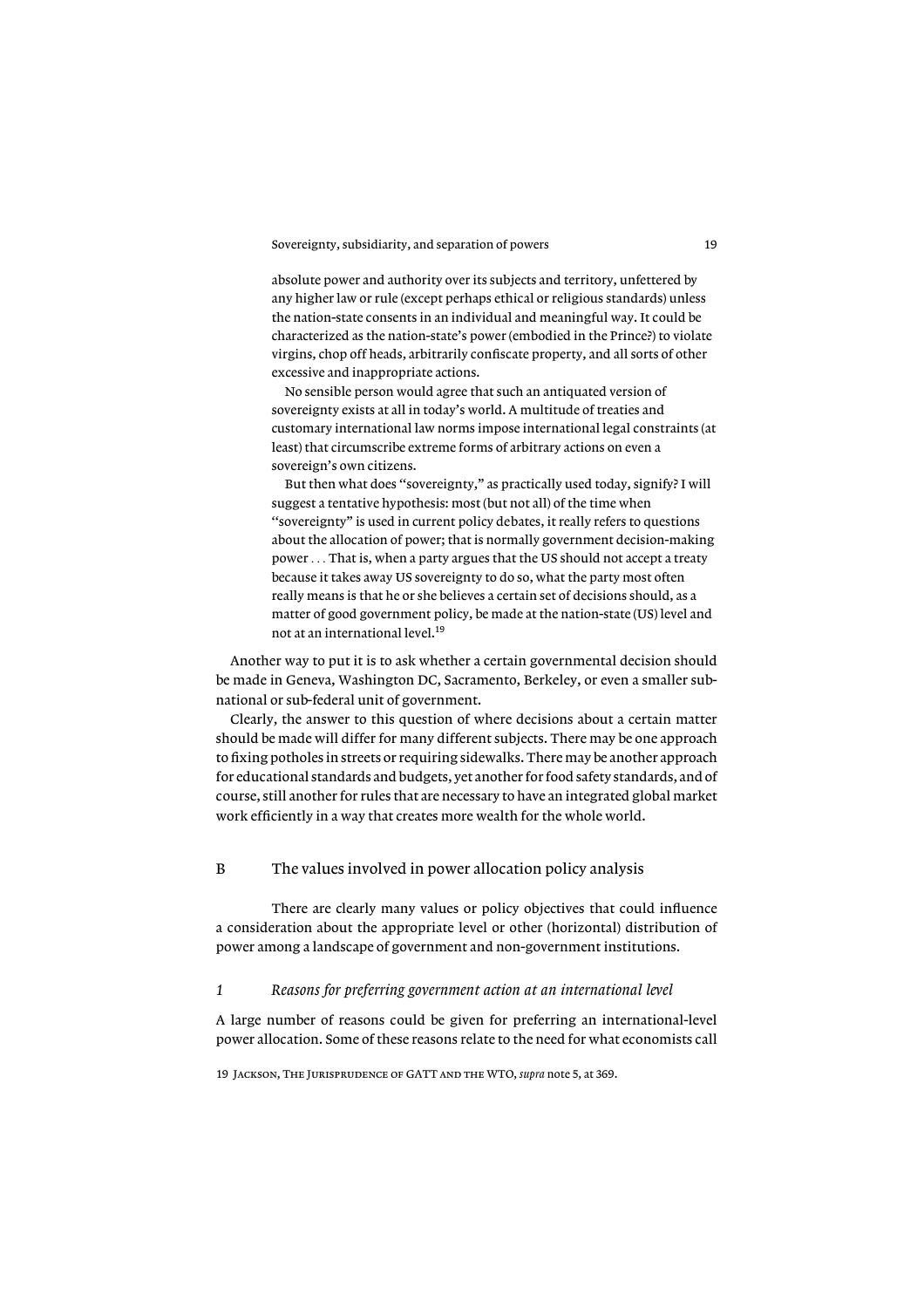''coordination benefits," and are sometimes analyzed in game theory as ''the Prisoner's Dilemma." This describes situations where, if governments each act in their own interest without any coordination, the result will be damaging to everyone. Whereas matters would be improved if they could make certain, presumably minimal, constraints effective so as to avoid the dangers of separate action. Likewise, there is much discussion about the so-called "race to the bottom," in relation to necessary government regulation<sup>20</sup> and the worry that competition among nation-states could lead to a degradation of important socially needed economic regulation.

Sometimes economists suggest that upward placement of government decisionmaking is particularly needed where there is so-called ''factor mobility," such as investment funds, or personal migration, etc. This is partly because governments find it more difficult to either tax or regulate in an effective way when there is such factor mobility.

The area of the environment seems to be one which directly engages these issues of power allocation, and such issues as those involved in the so-called ''global commons," or where actions that degrade the environment have ''spill-over effects," are given as examples for a need for higher supervision.

Many other issues can be listed, and many other arguments can be made. General subject matters are very controversial in this regard. For example, at what level should competition policy (monopoly policy) be handled? What about human rights? Democratic values and democratic institutions? Questions of local corruption or crony favoritism might seem to call for a higher level of supervision.

# *2 Values or goals that suggest allocating power more locally; the principle of* ''*subsidiarity*"

Advocates of subsidiarity (which is a concept much discussed in Europe) note the value of having government decisions made as far down the ''power ladder" as possible. There are a number of policy values involved here $^{21}$  and historically there has been reference to some Catholic philosophy of the nineteenth and early twentieth centuries.<sup>22</sup> One of the basic ideas is that by being closer to the constituents, a government decision can more reflect the subtleties and necessary complexity and detail that most benefits those constituents. As Governor George W. Bush said in

<sup>20</sup> John H. Jackson, *International Economic Law in Times That Are Interesting*, 3 J. Int'l Econ. L. 3--14 (2000).

<sup>21</sup> CEPR, *supra* note 7, at 4.

<sup>22</sup> For a succinct overview of some of the history of the concept of subsidiarity with mention of sources that go back as far as Aristotle and a book from the sixteenth century by political philosopher Johannes Althusius, leading to nineteenth- and twentieth-century Catholic social philosophers, including the apple and cyclical ''quadragesimo anno" (fortieth year) in 1931, see the World Bank Institute, *Intergovernmental Fiscal Relations and Local Financial Management Programs*, at topic 3(*Constitutional Legal Framework and Guidelines*), reproduced at web site www1.worldbank.org/wbiet/decentralization/topic03.2.html (visited Dec. 14, 2000).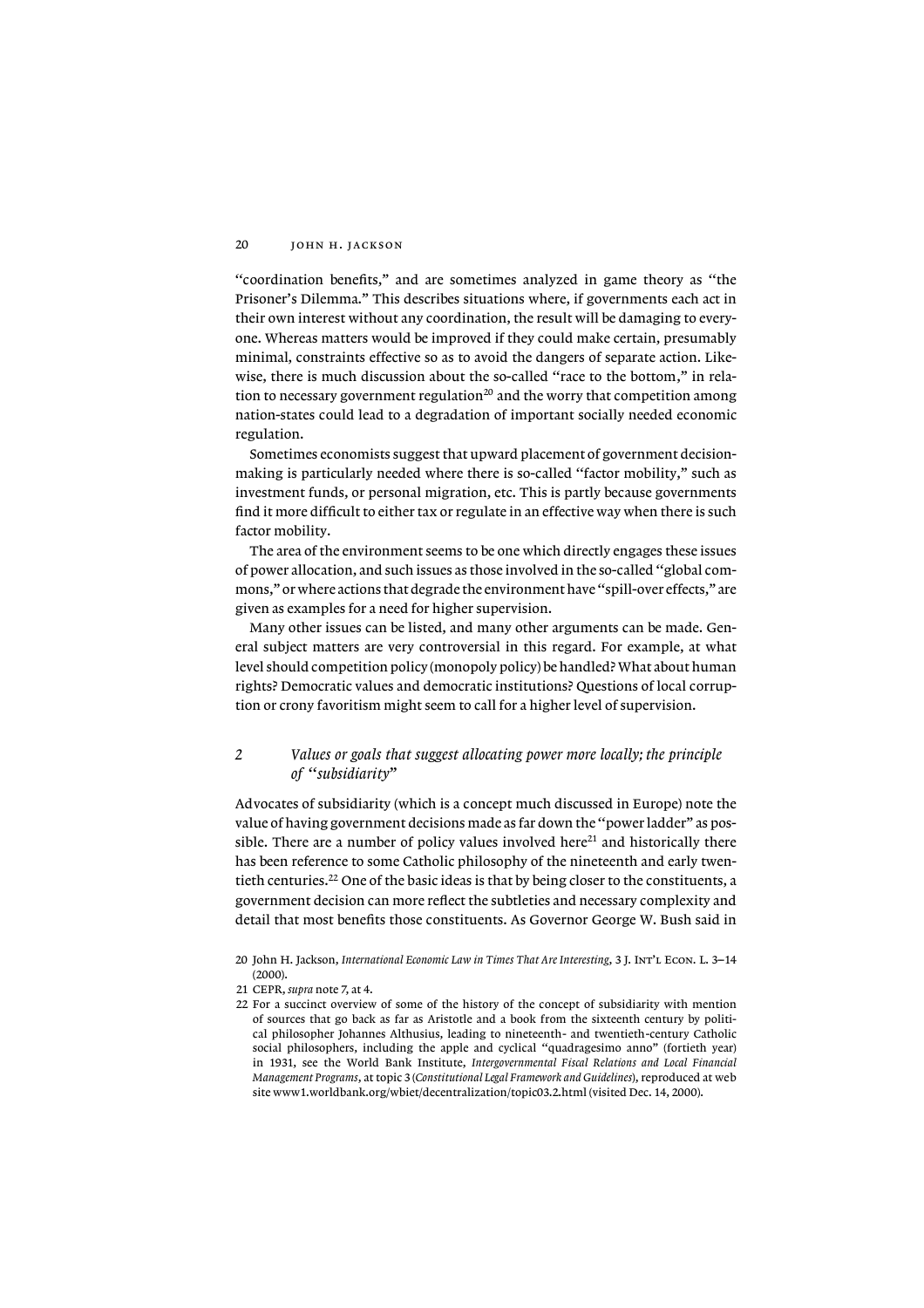the 2000 Presidential Election discourse recently absorbing our country, ''governments that know your name are more likely to know your needs."<sup>23</sup>

Likewise, it is often said that the decision-making that is furthest down the ladder and closest to the constituent will be policed by a greater sense of accountability. Indeed, there are many illustrations of the dangers of distant power, including of course, the origins of our own country, the United States, in its rebellion in the eighteenth century against England. Likewise, colonialism, particularly twentieth-century, post-Second World War colonialism and the move to ''de-colonize" raised a number of these issues. It is often found that decisions made remote from constituents become distorted to accommodate the decision-makers' goals, which are local to their own location and institution, not to accommodate the targeted ''beneficiaries."

In the United States, there is an enormous amount of discussion about ''federalism," which really engages these same issues.<sup>24</sup> There is a worry that "inside the beltway" decisions often neglect the facts and details ''on the ground" in local areas, remote from the center, partly to accommodate the particular, relatively selfish, goals of some senators or other members of the US Congress. Indeed, the US Supreme Court has, during the last decade, been paying a great deal of attention to the ''constitutional federalism" questions, and one has to think about whether the Supreme Court's attitudes are totally based on an appropriate view of the US Constitution, or are they at least partially motivated by policy considerations (not necessarily *inappropriate*) about where power should reside.<sup>25</sup>

## 3 **Some other policy goals and values – cutting both ways?**

Sometimes the controversy over what level to place a government decision is truly a controversy over the substance of an issue. Thus, national leaders will sometimes use international norms to further policy that they feel is important to implement at their own level, but which is difficult to implement because of the structure of their national constitution, or political landscape. Likewise, other leaders may want to retain power over certain issues at the national or even sub-national level, because they feel they have more control at those levels to pursue those policies that they favor, in contrast to others who want the issue placed at another level of government because they have more control there.

Another policy that can cut both ways (up and down the ladder) is the policy of preventing a governmental institution from *misusing* power. Thus, those who wish

<sup>23</sup> Campaign speech by Governor George W. Bush made to the annual convention of the National Conference of State Legislatures in Chicago during the week before July 20, 2000, as recorded at the web site for the PBS online news hour for the date July 20, 2000, segment entitled ''On the Stump," www.pbs.org (visited July 21, 2000).

<sup>24</sup> The fuss about regulating the Florida presidential elector selection is a striking example; see part V.B. *inf ra*.

<sup>25</sup> *See, e.g.*, Mark Tushnet, *Globalization and Federalism in a Post-*Printz *World*, 36 Tulsa L. J. 11(2000).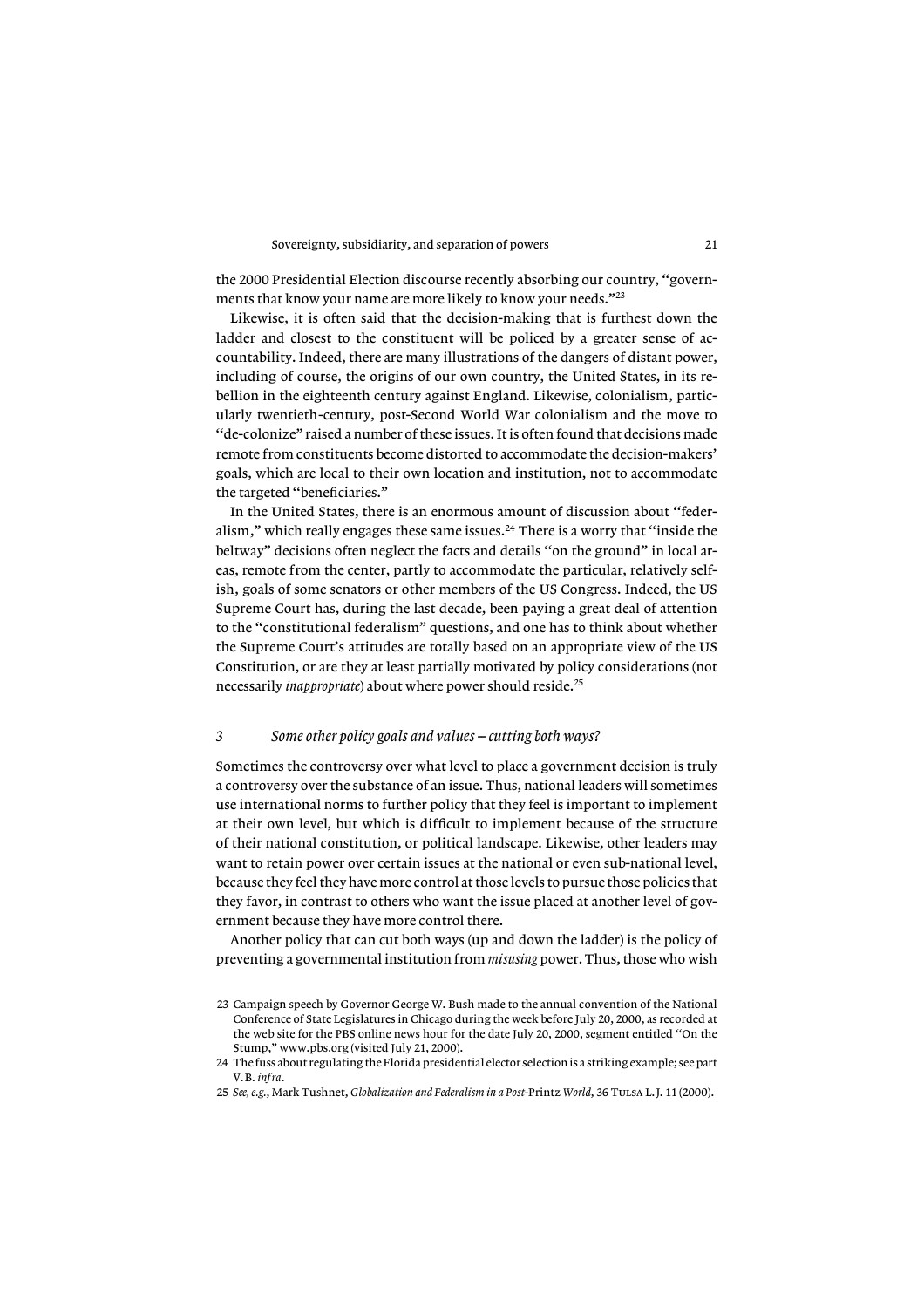to have governmental decisions made at a higher level such as at the international level, must also consider the potential for misuse of the power that could occur in such international institutions. Since quite often the constraints on international institutions are less effective than on national institutions (e.g., lack of elections, etc.), this may be the core of an argument against placing power at the higher level. On the other hand, power can also clearly be misused at lower levels of government. Likewise, there is generally a ''separation of powers" principle which could apply. Clearly the US Constitution has as its centerpiece the separation of power principle to avoid monopolies of power, which then lead to misuse. Such separation can be as between various relatively ''equal" levels of governmental action, or as between higher or lower levels of governmental action. Thus, in considering how governments should make certain decisions, it may be decided that only a portion of a power would be allocated to the higher level, retaining to a lower level some powers that would be used to check the higher level. To some extent, the implementation of treaties, without having direct application in domestic legal systems, is potentially such a check against power at the higher level. But allocation of greater power effect to the higher-level treaty may also check lower-level misuse of power.

Another aspect of the decision involving values relating to the allocation of power is the policy goal of ''rule orientation" in the matter concerned. Particularly for economic purposes, for example, a rule system that provides additional clarity, security, and predictability can be very significant, particularly when the subject matter involves millions of entrepreneurs ("decentralized decision-making" as part of themarket system). So part of the consideration regarding what level to place governmental power on might deal with the question of whether different levels have different abilities to make an effective rule-oriented program.

# IV The power allocation policy analysis landscape and roadmap

## A The fuzzy map of the landscape

Based on the analysis of the previous parts of this chapter, we can now see that a key question is *how* to allocate power among different human institutions. It is probably not surprising that this question is a very complex one to answer. There are many factors to consider, some of which are discussed below. To some extent, these all center around a common question of ''power," and therefore, in some ways, this question relates to virtually all of government and political science studies, as well as international relations, economics, law, etc. When one has to develop the landscape of this policy analysis, one recognizes that a huge number of specific substantive policies play a part, as well as what we might call ''procedural"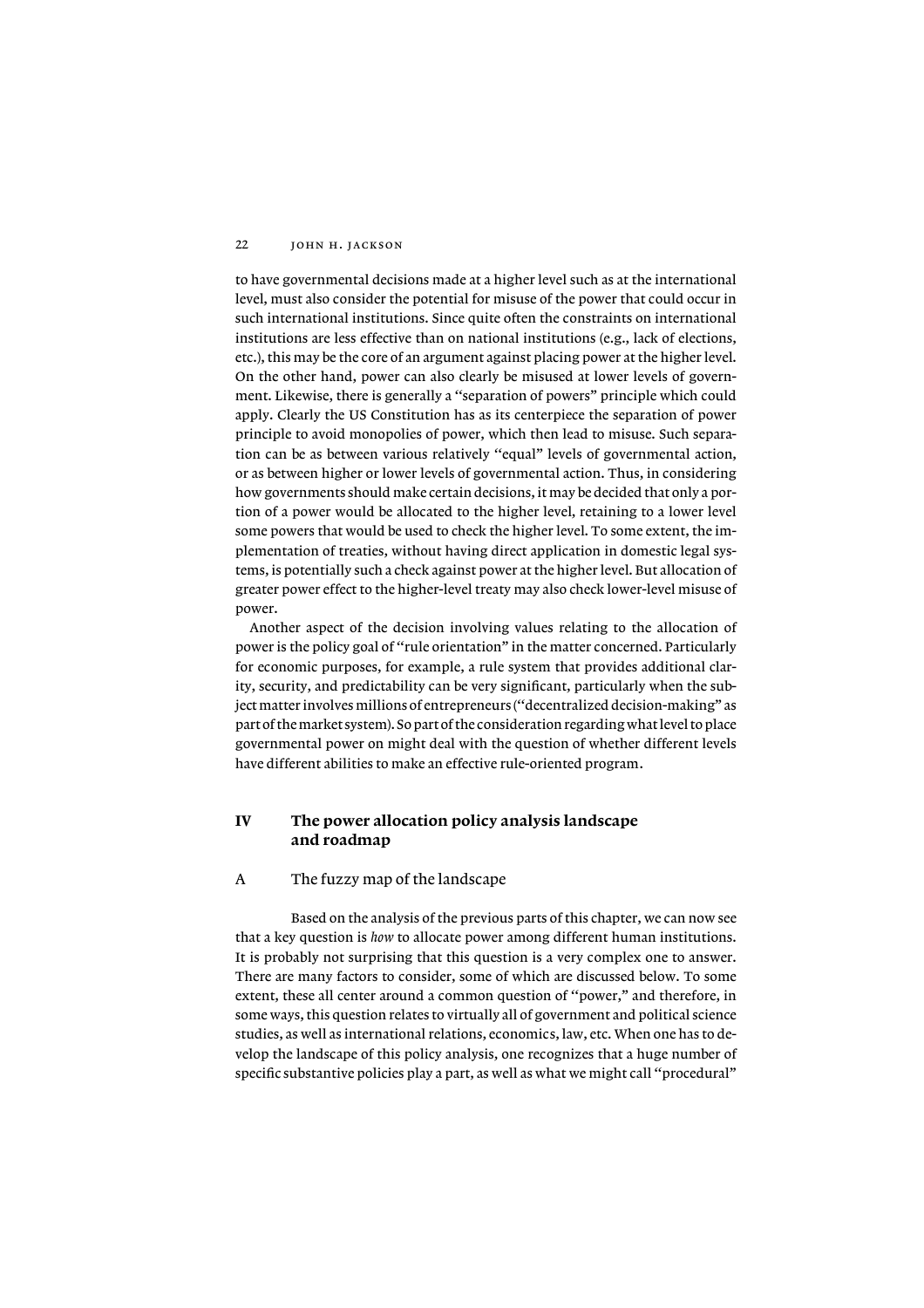or ''institutional" policies (how to design the appropriate institutions). Some of these policies are, typically, not congruent in the directions that they would suggest allocation of power should occur. That is, differing policies often pose dilemmas for policy makers, where they must engage in a certain amount of ''balancing."

Indeed, the policy landscape is so complex that one can question whether it is possible to arrive at any worthwhile generalizations. It could be argued that the complexity is such that each case has to be decided *sui generis*, that is, on a ''case by case" basis (to use a phrase often indulged in by judicial institutions).

Nevertheless, I will attempt some restrained and constrained generalizations, more in the manner of indicative road map directions or inventory/checklists of the type of subjects and factors that are to be considered.

## B Outlines of the landscape and its dimensions

You have seen in previous articles that there a number of so-called ''sovereignty fictions," which in fact have never really been true, in the sense of representing what goes on in the real world. One of these fictions is the notion of absolute power being concentrated at the head of a nation-state, but we have seen the myths and anomalies regarding that. So when we look at how to allocate power, we can realize, as a starting point, that there are two major dimensions: vertical vs. horizontal allocations. That is to say, as a matter of vertical allocation, we can consider which level of government, from the top, at the broadest multilateral level, all the way down to the local neighborhood, should receive certain kinds of allocations of power.

With respect to the horizontal allocation, we would look at important concepts such as separation of powers in the US Constitution, whereby power is allocated among legislative, executive, and judicial branches.

There is also another aspect of opposing categories that come into play here, although I will not develop that very much in this essay. That is, the allocation of power as between government institutions (at all levels and among different horizontally equal institutions) on the one hand, and to non-government institutions (private enterprise, non-governmental organizations, pro bono institutions, etc.) on the other hand. This portion of the analysis would push one into questions of market-oriented economic structures and their value, as well as their limitations.

In order to handle the issues of allocation, clearly the characteristics of institutions are very important, and must be examined carefully. The nature of the issues involved must also be examined. What type of information is needed for certain kinds of substantive issues? Then one must ask, is the institution to which power will be allocated, regarding such issues, capable of finding and processing that information?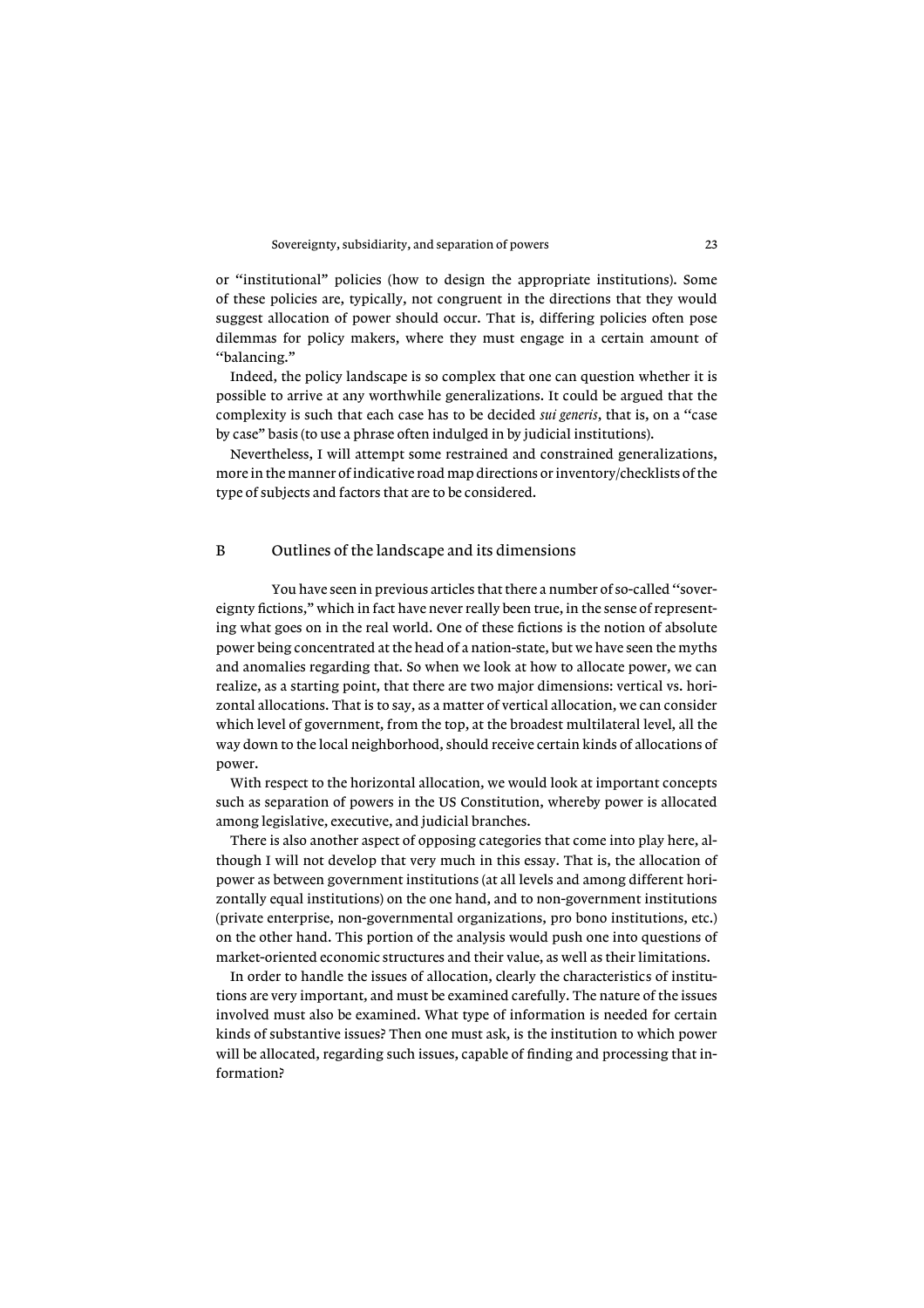In addition,many of the issues about democratic legitimacy come into play when one is allocating power at different levels and to different horizontally equal institutions. Issues that may call for different kinds of allocations include taxes, expenditures for public goods and services, regulating private sector agents, and amyriad of additional categories.

# C Appraising the international institutions so as to compare them with national and sub-national institutions

There is a series of things that policy makers who are trying to develop an appropriate allocation of power must consider about international institutions. The following is just a simplistic checklist that will bear further analysis in later versions of this research:

- (1) Treaty rigidity, namely, the problem of amending treaties and the tendency of treaties to be unchangeable, although actual circumstances (particularly in economics) are changing very rapidly.
- (2) International organization governance questions, particularly with respect to choosing officials of the international organization. Governments tend to push favored candidates, to claim ''slots," and often do so disregarding the actual quality of the individuals concerned or the nature of the tasks to be assumed by such individuals.
- (3) International organization governance in the decision-making processes. What should be the voting structure? Should consensus be required? What are the dangers of paralysis because of the decision-making procedures?
- (4) International organization governance with respect to a fiction such as sovereign equality of nations, and the problems that arise with the one nation, one vote system. It can be argued that these two concepts, or fictions, are very anti-democratic, as compared to a system that would recognize the populations concerned in the representation and the organization. Is it fair that a mini-state, of less than one million inhabitants, should have the same weight in a voting structure as giant governments of societies that have more than one hundred million constituents each? Does such mini-state weight accentuate possibilities of ''hold out" bargaining, what some call "ransom" for the hold out?
- (5) International diplomacy techniques must be examined: is it appropriate or necessary that there be special privileges for the diplomat, tax-free activities allowed, etc.?
- (6) International diplomacy as it operates substantively must also be examined, sometimes in contrast to or in diminishing a rule-oriented structure.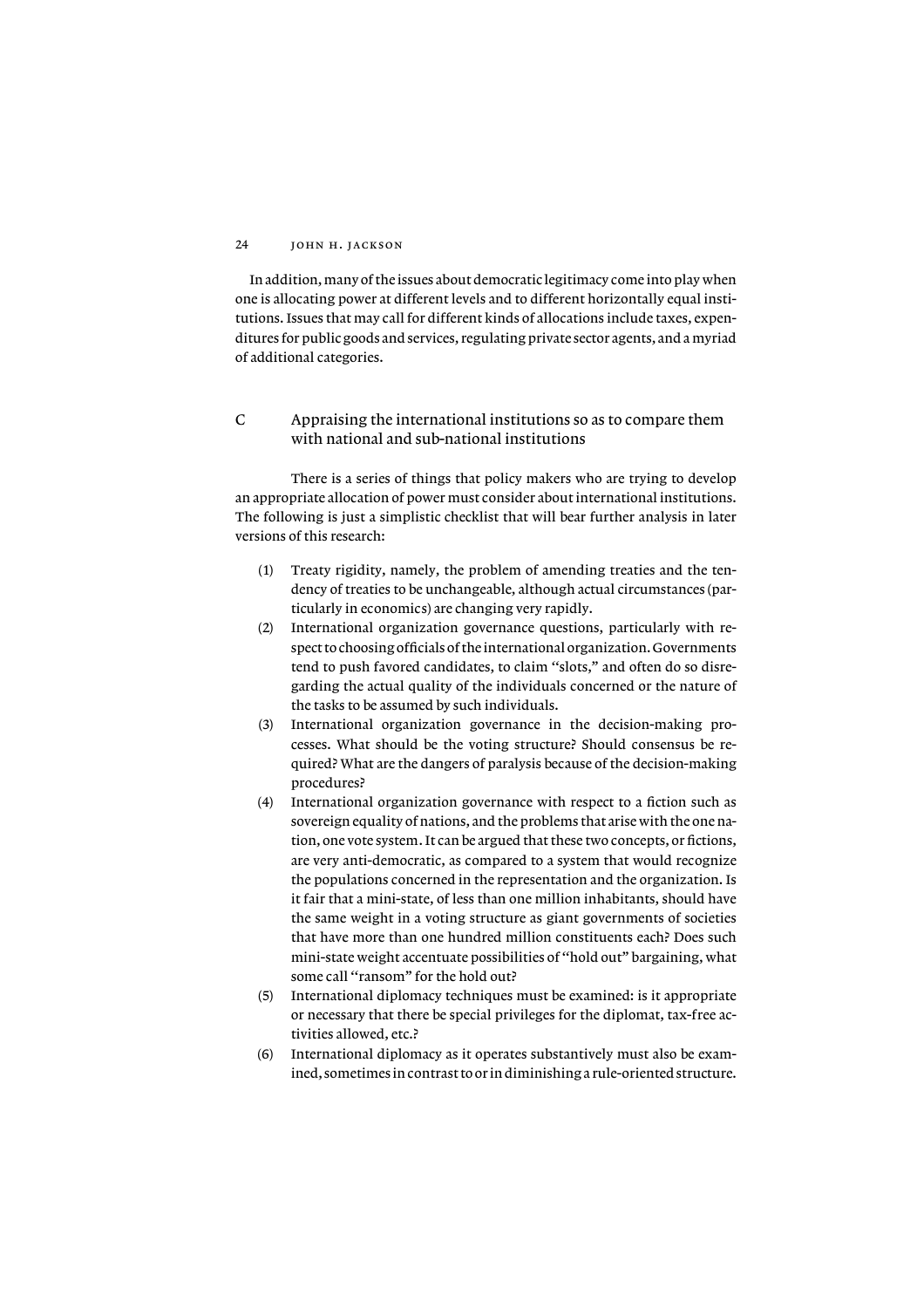(7) International government issues that relate to the allocation of an international organization's resources, such as a ''headquarters mentality," where large amounts of the budget are devoted to the perks and comfort of the headquarters personnel.

# D The devil in the detail: institutional details make a difference

In many cases, individually insignificant details are involved in how institutions perform their tasks, which, however, when added up, or utilized by a large number of participants, can have a degrading effect on the efficiency or the fairness of operations. For example, one can examine the constitutional ''treaty-making" authorities of different levels of government. One can also examine the effect of the ''direct application" or ''self-executing nature" of treaties, and ask whether the treaties have a legitimate amount of democratic input, such that they should be allowed to trump nation-state level democratic and parliamentary institutions.<sup>26</sup>

One can also ask how officials and persons are chosen in the international organizations, compared to nation-states, or sub-federal units. Of course, some of the issues described for evaluating international organizations, about procedures for decision-making, voting, etc., can be raised at other levels of government.

# V Examples to illustrate different questions concerning power allocation

Now, I turn, very briefly, to certain kinds of *examples* that can be used to illustrate different kinds of power allocation.

A Economics and markets, in the power allocation as an example

As a "thought experiment," consider the following:<sup>27</sup>

Advocates for market economics argue that the most efficient processes of decision-making in an economy rely on the private sector to handle most of the choices, and to keep the government out. However, there is a wellrecognized exception of ''market failure," and then it becomes necessary to analyze what is market failure.

<sup>26</sup> *See, e.g*., John H. Jackson, *Status of Treaties in Domestic Legal Systems*: *A Policy Analysis*, 86 Am. J. Int'l L. 310-340 (1992).

<sup>27</sup> For an example of a previous article on the economic analysis of power allocation, see John H. Jackson, *Global Economics and International Economic Law*, 1J. Int'l Econ. L. 1--24 (1998).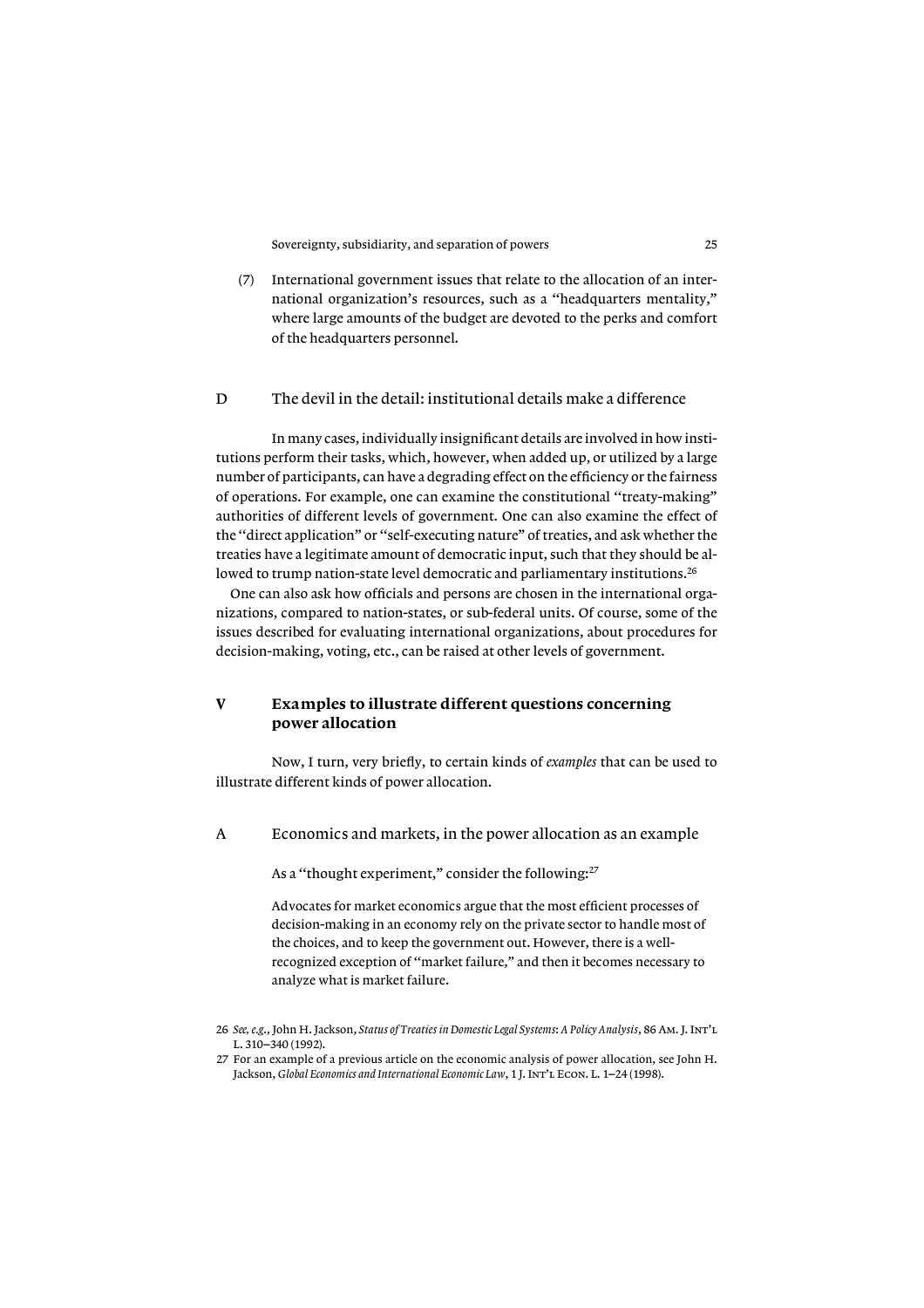Often, market failure lists include monopolies and competition problems, asymmetries of information or lack of information, public goods and free rider problems, and externalities. In each of those cases, one can have a look at how the economics of a globalized economically interdependent world operates. It is quite likely that in some cases, one could make one kind of judgment about the existence of market failure, if it is appraised only at the nation-state level, but come to a different conclusion when one is looking at a broader, global or international level. Monopoly judgments will depend somewhat on how one defines the market. Are borders really open, and thus does a single producer within a nation-state really have to face competition and does not have monopoly power? Asymmetries of information are found across national borders, particularly in different cultures and different languages.

Then, even if there is a judgment as to the existence of market failure that should lead to a government response, the kinds of government responses possible at the nation-state level differ dramatically from those at the international level. Most often, the international level institutions do not have powers to effectively tax, subsidize, or in a major way, alter market mechanisms (such as setting up tradable permits). Another governmental response is to have rules and prohibitions. Often at the international level, this is almost the only available government response, and it even raises a very important realistic question as to whether a particular rule or prohibition will in fact be effective, i.e. followed, and therefore operate efficiently to correct the market failure.

## B Several other examples mentioned

Many examples could be given to illustrate the policy analysis and landscape described above.

For example, there has been much discussion about the appropriateness of having an international discipline for competition policy rules. Some officials and authors strongly oppose any such development, while others strongly recommend that there should be an international discipline, and some of those recommend that it be in theWTO. This is a very significant example of a complex issue regarding the allocation of power and will clearly be the subject of much future research, just as there has been much written in the past.<sup>28</sup>

In addition, the power allocation problems arise in a number of issues that are not solely "economic," such as human rights, democratic entitlements, cultural and religious issues, and the effect of, or need for, local customs. Of course, important issues are constantly present about how to prevent war and diminish strife among

<sup>28</sup> See articles grouped together in 2:3 J. Int'l Econ. L. (Sept. 1999) by authors Robert Pitofsky, Frieder Roessler, A. Douglas Melamed, Patricia Smith, Merit Janow, and Daniel Tarullo.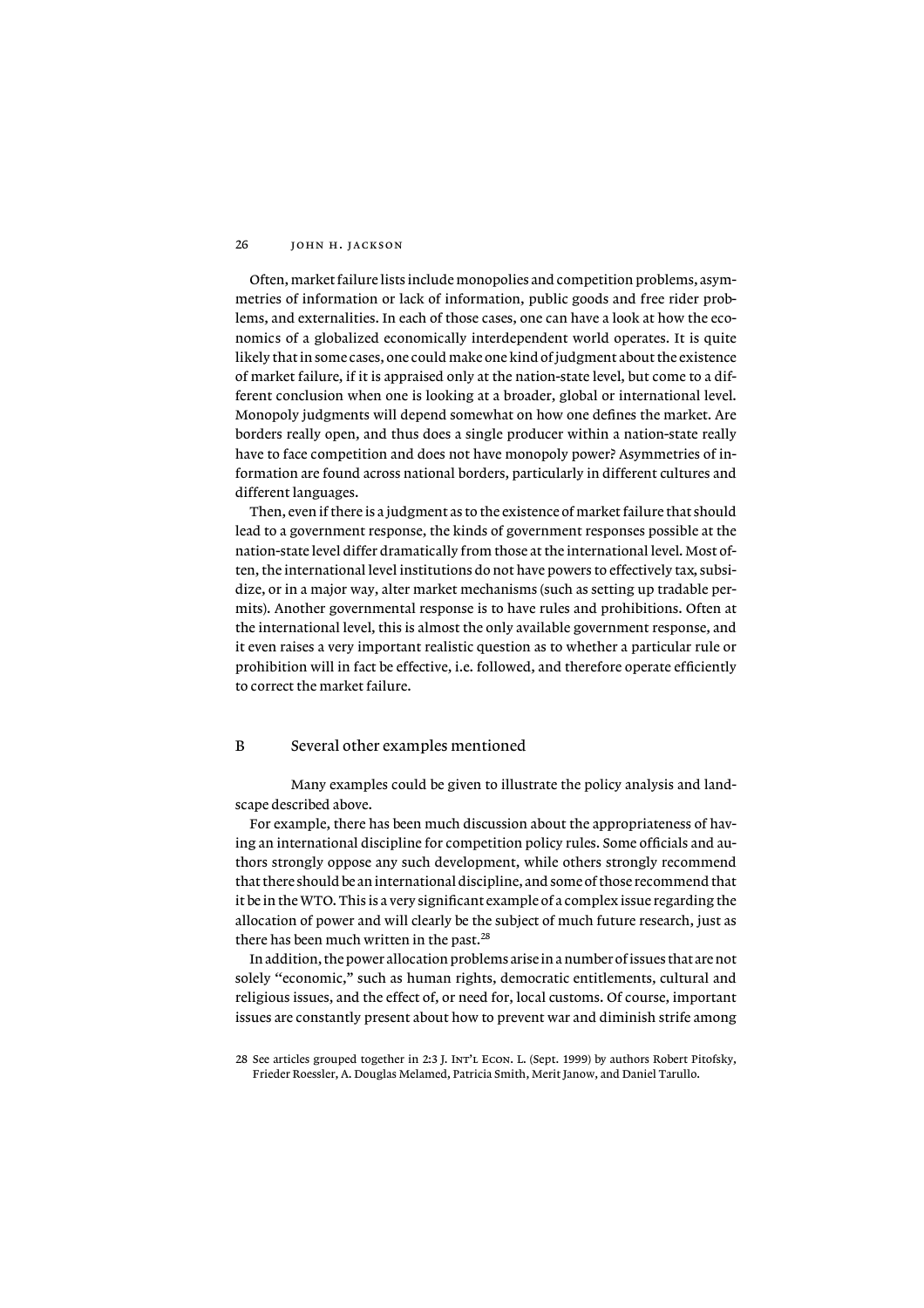nations, and what that implies for allocating certain subjects to different levels of government.

Another example is the fascinating developments in the European Community, which is going through a very significant constitutional evolution, partly inevitable given the vast subject matter of the Community, but also accentuated by the eminence of potential additions to the EU membership. Many of the issues it is discussing have, as the ''central perplexity," questions about how to allocate power between the European Union institutions and Member State governments on the one hand, and between different parts of the European Union institutions (e.g., the Luxembourg court compared to the Commission, or to the Council) on the other.

Very recently we have seen a remarkable debate with many strident overtones concerning power allocation within the United States, both horizontal and vertical. This debate is poignantly represented in the December 12, 2000, opinion of the United States Supreme Court in the case of George W. Bush, et al. v. Albert Gore, Jr., et al.<sup>29</sup> In this case, we can see words directly raising some of the issues of this article. For example, the majority *per curiam* opinion includes the following paragraph:

> None are more conscious of the vital limits on judicial authority than are the Members of this Court, and none stand more in admiration of the Constitution's design to leave the selection of the President to the people, through their legislatures, and to the political sphere. When contending parties invoke the process of the courts, however, it becomes our unsought responsibility to resolve the federal and constitutional issues the judicial system has been forced to confront.<sup>30</sup>

In addition, in the concurring opinion by Chief Justice Rehnquist, in which he is joined by Justice Scalia and Justice Thomas, we see the following sentences:

> Of course, in ordinary cases, the distribution of powers among the branches of a State's government raises no questions of federal constitutional law, subject to the requirement that the government be republican in character. See U.S. Const., Art. IV, *§*4. But there are a few exceptional cases in which the Constitution imposes a duty or confers a power on a particular branch of the State's government. This is one of them. Article II, *§*1, cl. 2. 31

On the other side of some of these issues, we see language in the dissenting opinions, including some very pointed language in the dissent by Justice Ginsburg, in which she is joined (as to this part) by Justices Stephens, Souter, and Breyer.

> The Chief Justice contradicts the basic principle that a State may organize itself as it sees fit.<sup>32</sup>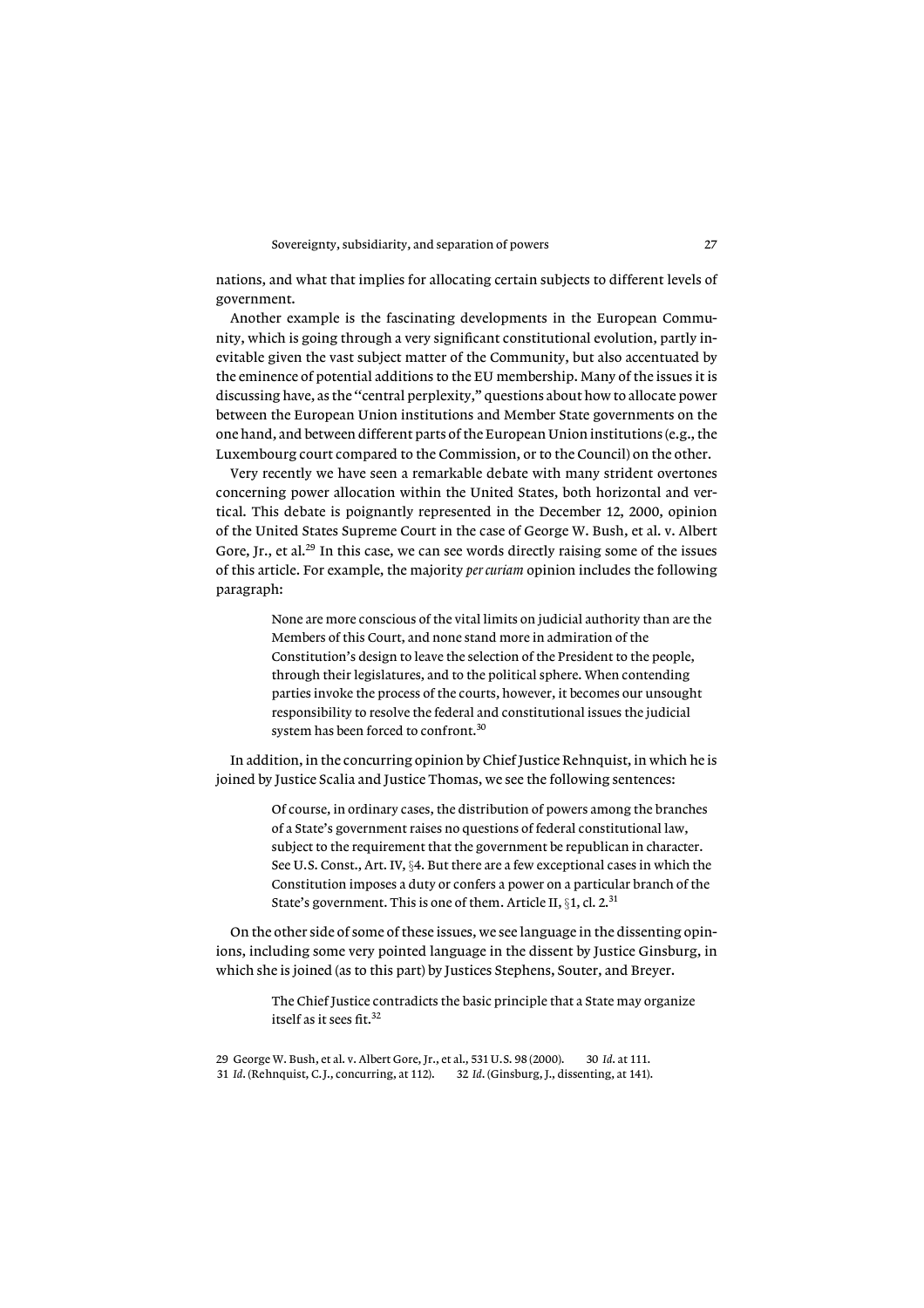Quoting an earlier case by the Supreme Court:

The Framers split the atom of sovereignty. It was the genius of their idea that our citizens would have two political capacities, one state and one federal, each protected from incursion by the other.<sup>33</sup>

Other issues that are the basis of considerable debate about allocating decisionmaking authority at different levels of government include many environmental policy issues, as well as food safety issues (perhaps going to the core of ''sovereignty").

# VI The WTO role and future in the light of power allocation policy analysis

The rather elaborate analysis that I have only outlined in the previous parts of this chapter can now be applied to various subjects and endeavors, recognizing, however, the caveats that I have mentioned in Part IV. In this part of the essay, I will briefly sketch a relationship of the above analysis to the WTO and its future. Some of these considerations may have influence on the way the WTO should evolve. It is also likely that the analysis could affect the WTO's coordination with other international organizations, such as the Organization for Economic Cooperation and Development, International Labor Organization, United Nations, United Nations Conference on Trade and Development, etc. Similar analysis following some of the landscape discussed above could also be applied separately to those organizations, or any other international organizations (as well as nationstates and sub-national units of government).

Turning to the WTO, I believe it is fair to say that it is a crowning achievement of the development of international economic institutions since the Second World War. In many ways, it is the "missing third leg" to the stool of the Bretton Woods systems.<sup>34</sup> In the short period since the creation of the WTO to replace the GATT, the WTO has been described as the most significant of the economic institutions, even when compared to the World Bank and the IMF. Certainly there is enormous potential for the WTO, but also it is coming under increasingly severe criticisms and opposition. Some of this criticism and opposition stems from a fear about the potential power of theWTO, and indeed, that leads directly into the problem in this paper, namely considerations that should affect allocation of power on many of the subjects that could be in the cognizance of the WTO.

One of the important attributes of the WTO is its relative dedication to a ''ruleoriented" system, which is an attribute particularly important to market-oriented

<sup>33</sup> *Id*. (Ginsburg, J., dissenting, at 142).

<sup>34</sup> Jackson, The World Trading System, *supra* note 1, at 31.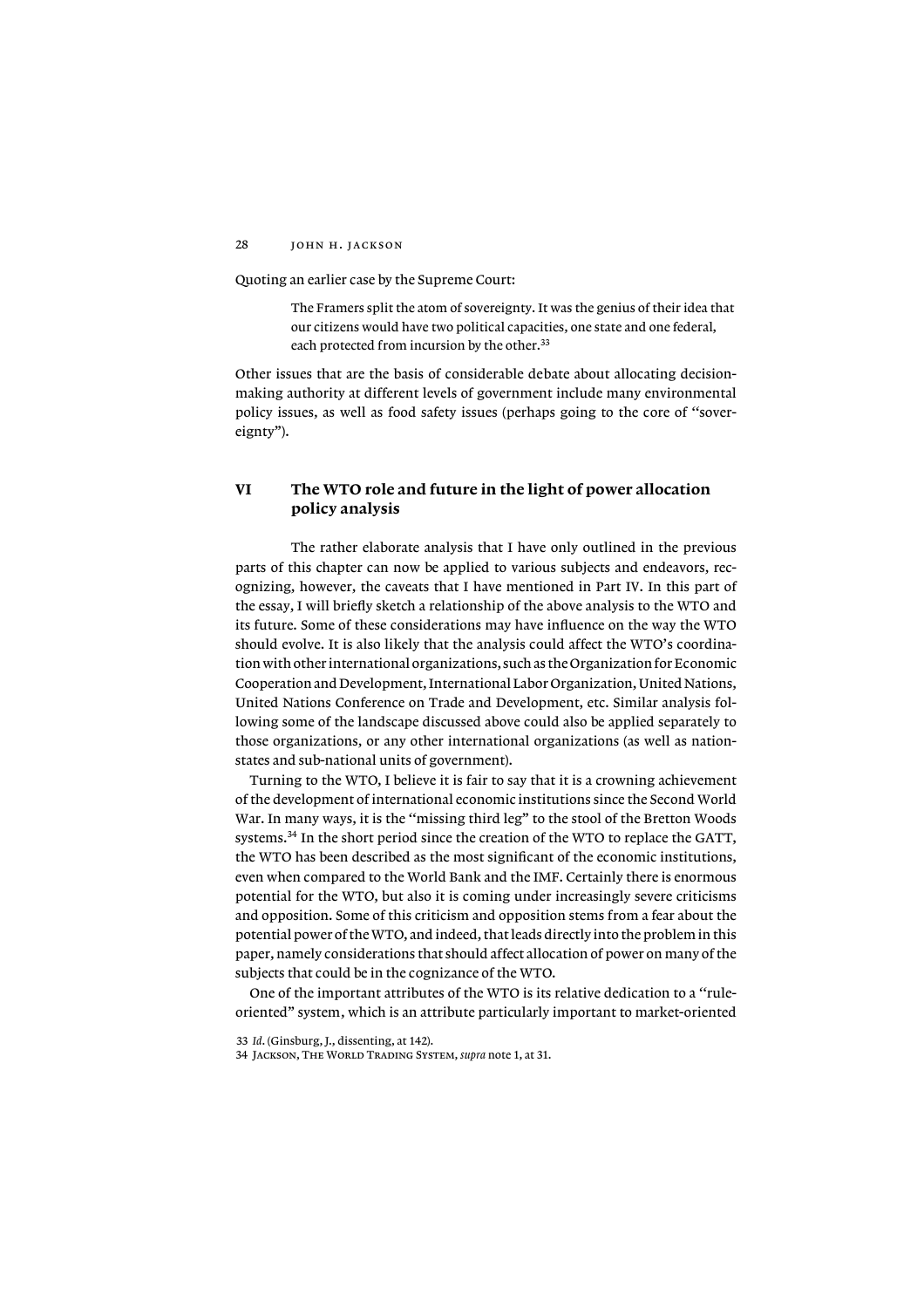economic principles that include decentralized decision-making by millions and millions of private entrepreneurs. This stability and predictability of the institutional framework for the worldmarket is an important ingredient for the efficiency and fairness of that market system.

An important starting point for a power allocation analysis relevant to the WTO is the recognition of the impact of globalization on the ability of nation-state (or sub-national) units of governments to govern, that is, to carry out and effectively implement regulatory or other measures needed to aid constituents to achieve their individual lifestyle goals. Many of the factors I mentioned in Part IV are heavily influenced by the effective and real constraints imposed on governments by the interdependence embodied in globalization. These are facts of economic (and political) realities which themselves can be seldom influenced by nation-states acting alone. Illustrations have been mentioned already, including dangers of protectionist policies, risks of monopolies, risks of great environmental damage, actions by some political or economic (governmental or non-governmental) entities which violate widely accepted humanitarian or human liberty norms. Many of these problems suggest a strong need for the ''coordination benefits" that international level institutions can supply.

One can also easily list a number of additional subjects beyond those which are currently under the formal competence of the WTO, which will require some type of coordinating activity of institutions that go beyond nation-state sovereignty. Indeed, almost every aspect of economic regulation now concerns activities that cross national borders and that raise issues of multilateral supervision and cooperation. A penetrating analysis of this cannot be done here, but I think the proposition should be reasonably obvious to those who have had any experience in the problems of economic interdependence, globalization, multinationalization, etc.

Globalization is forcing the creation or adaptation of institutions that can cope with some of these problems. Clearly, many of these problems could involve more than just border measures (and indeed, the GATT itself has never limited itself to just border measures, but includes a number of clauses that penetrate deeply into nation-state ''sovereignty" decisions about economic regulation). This means that any international cooperative mechanism will, of necessity, clash with national ''sovereignty," and with special national interests whose particular economic well being will be affected by the international decisions. It is not surprising therefore, that the WTO is both a candidate for filling institutional needs to solve current world level problems, but also is currently coming under attack.

Nevertheless, increasingly, nation-states often cannot regulate effectively in the globalized economy, and as noted in previous parts of this essay, this is particularly relevant to economic factors that are quite global and mobile (investment, monetary payments and monetary policy, even free movement of persons). As outlined by very eminent economists in recent decades (such as Douglas North and Ronald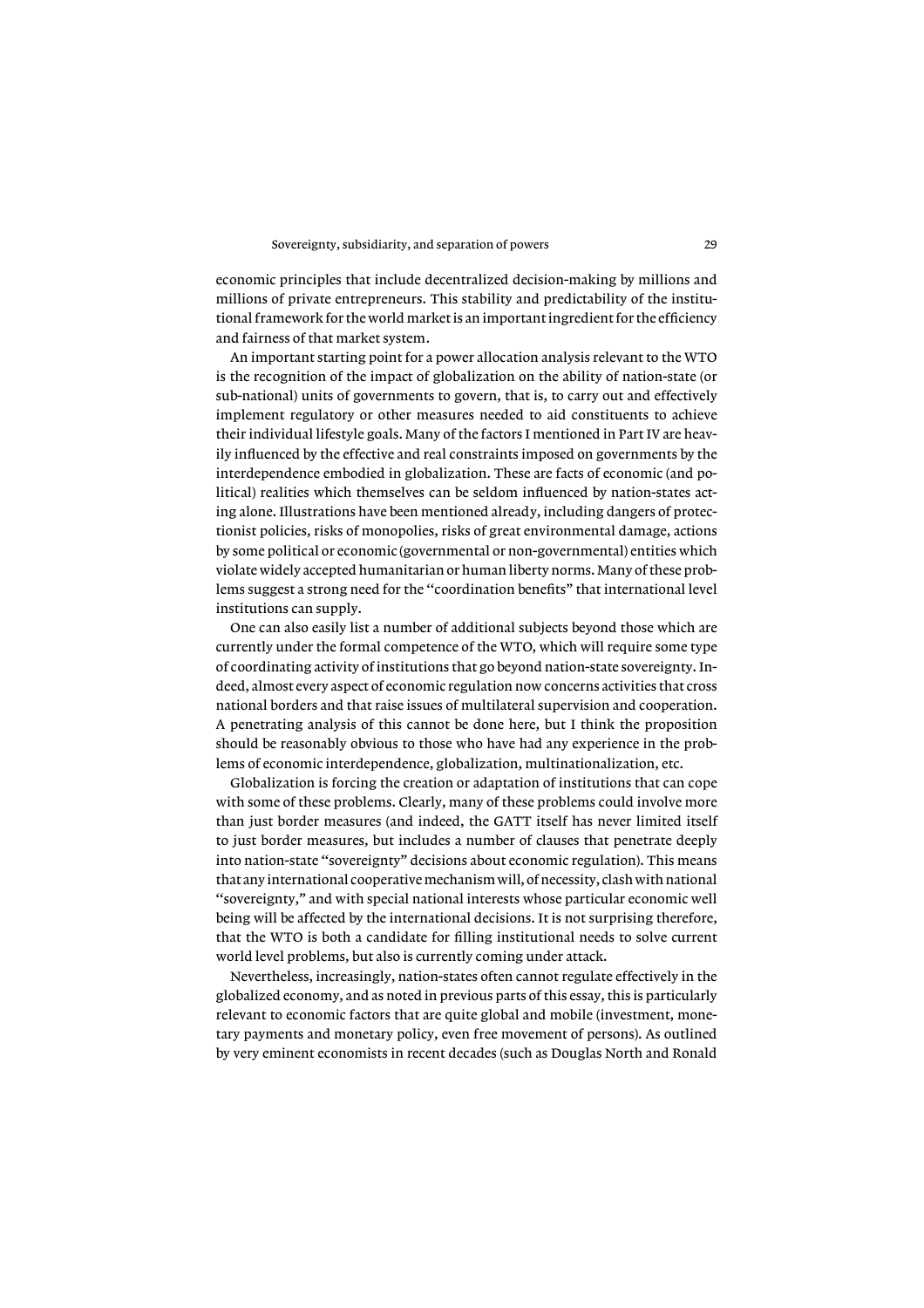Coase35) markets will not work unless there are effective human institutions to provide the framework that protects the market working. So, that is the core problem, as I see it, of the globalization-caused needs for developing appropriate international institutions. If a thorough analysis would lead to a conclusion that the WTO is a good place to concentrate some of these cooperation activities, one could see the WTO becoming essentially an international economic regulatory level of government. This, of course, is scary to many people.

> A politics of sustainable globalization, though, needs more than just the correct picture of what is happening in the world. It also needs the right balance of policies. This to me is what Integrationist Social Safety-Nettism is all about. We Integrationist Social-Safety-Netters believe that there are a lot of things we can do in this era of globalization that are not all that expensive, do not involve radical income redistribution - or lavish compensatory welfare spending programs that would violate the economic rules of the Golden Straitjacket – but are worth doing to promote social stability and to prevent our own society from drifting into one of the high walls and tinted windows more than it already has.

> My Integrationist Social-Safety-Nettism would focus on democratizing globalization educationally, financially, and politically for as many people as possible, but in ways that are still broadly consistent with integration and free markets.<sup>36</sup>

But the WTO has a number of systemic or ''constitutional" problems, which clearly are affecting, and will continue to affect, its place in the overall landscape of power allocation. The WTO foundations are deeply embedded in the historical context of its ''constitution," which is to say, embedded in the past century of trade policy and negotiation, much of which is influenced by nineteenth century concepts. These conceptsmay imply toomuch emphasis on ''reciprocity," which seems strongly related to mercantilist concepts so much under criticism by current international economists. These concepts also involve a higher degree of emphasis on ''sovereignty," including many of its fictions, than may be appropriate for today's globalized system. For example, a number of the measures embedded in the treaty language of the WTO, especially the GATT, are exceptions that were included in the past for national or nation-state special political needs, viz. the escape clause, antidumping, countervailing duties, etc.

In addition, and related to the previous statements, it can be argued that theWTO is weighted too much overall, in its rules and decision-making processes, in favor of a tilt towards producer-oriented approaches. This emphasis on ''market

36 Friedman, *supra* note 4, at 358.

<sup>35</sup> *See* Douglas C. North, Institutions, Institutional Change and Economic Performance (Cambridge University Press, 1990); RONALD H. COASE, THE FIRM, THE MARKET AND THE LAW, ch. 5 (University of Chicago Press, 1988) (reprint of 1960 article).